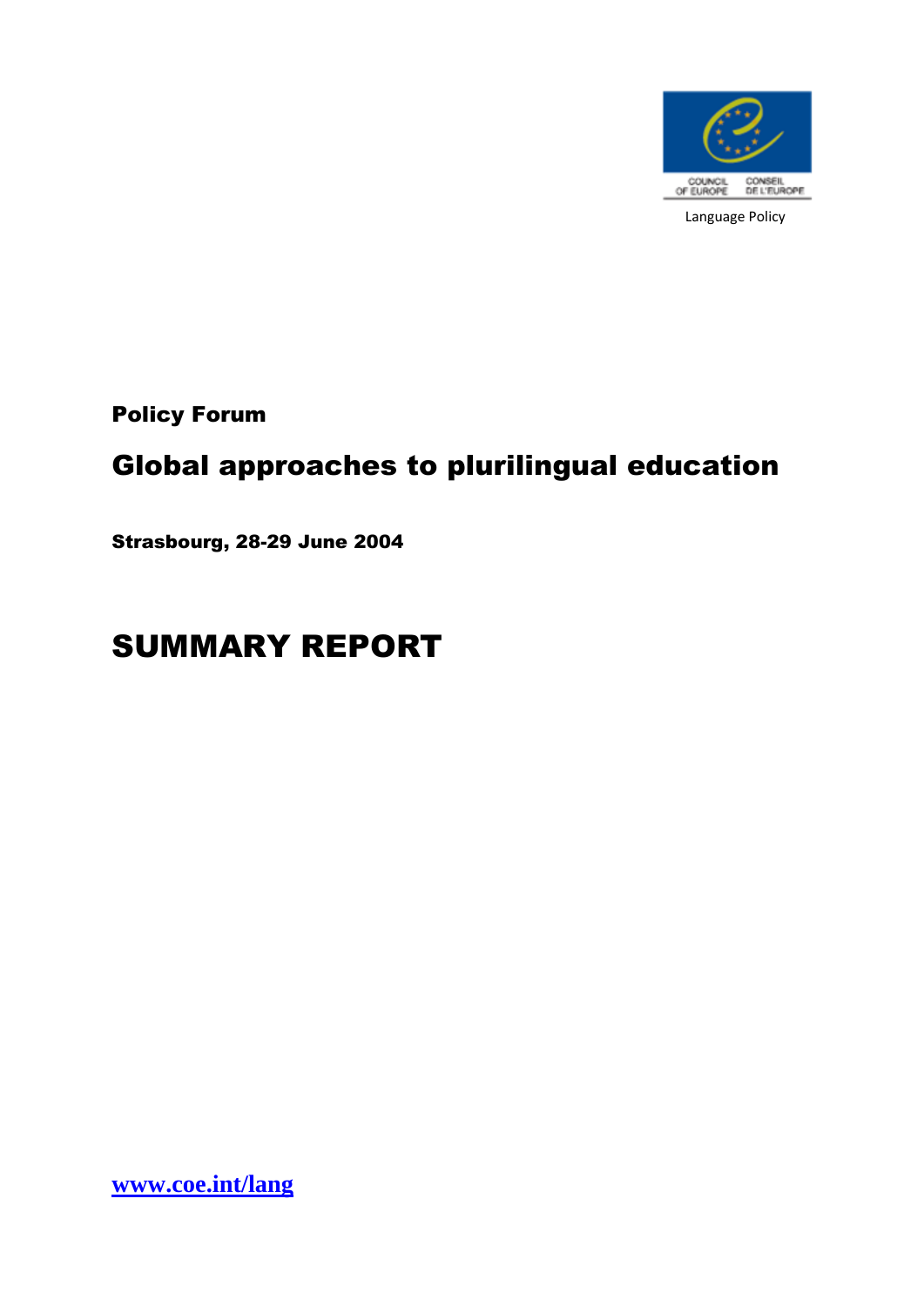# **Contents**

- 1[. OPENING](#page-3-0)
	- *[1.1 Opening address by Gabriele Mazza, Director of School, Out-of-School and Higher Education,](#page-3-1)  [Directorate General IV](#page-3-1)*
	- *[1.2. Opening address by Joseph Sheils, Head of the Language Policy Division](#page-5-0)*
- 2. [GLOBAL APPROACHES TO PLURILINGUAL EDUCATION: EXAMPLES](#page-6-0)
- [3. POLICY PERSPECTIVES AT EUROPEAN LEVEL AND BEYOND](#page-7-0)
	- *[3.1. Draft Council of Europe Document: Plurilingual Education in Europe](#page-7-1)*
	- *[3.2 European Commission](#page-7-2)*
	- *[3.3 UNESCO](#page-8-0)*
	- *[3.4 The African Academy of Languages](#page-8-1)*
- 4. [SETTING AND IMPLEMENTING STANDARDS: SOME POLICY IMPLICATIONS OF](#page-9-0)  [RECENT DEVELOPMENTS CONCERNING COUNCIL OF EUROPE INSTRUMENTS](#page-9-0)
	- *[4.1 Potential and Policy implications of Council of Europe instruments: Jean-Claude Beacco](#page-9-1)*
	- *[4.2 Policy implications of Council of Europe instruments viewed from a national perspective:](#page-9-2)  [Francis Goullier](#page-9-2)*
- 5. [CONSULTATION ON CONVERGENCES IN EDUCATION \(WORKING GROUPS\)](#page-10-0)
	- *[5.1 Synthesis of Group work, by Michael Byram](#page-10-1) [5.2 Individual group reports](#page-12-0)*
- 6. [INFORMATION SESSION ON THE MANUAL FOR RELATING EXAMINATIONS TO THE](#page-12-1)  [COMMON EUROPEAN FRAMEWORK OF REFERENCE FOR LANGUAGES](#page-12-1)
- 7. [ROUND TALBE: ANALYSING AND DEVELOPING NATIONAL EDUCATION POLICIES](#page-13-0)
- 8. [CONSULTATION ON THE DOCUMENT PLURILINGUAL EDUCATION IN EUROPE](#page-14-0) 50 [YEARS OF INTERNATIONAL COOPERATION](#page-14-0)
	- *[8.1 Synthesis of group work, by Daniel Coste](#page-15-0)*
	- *[8.2 Individual group reports](#page-17-0)*

#### 9. A JAPANESE PERSPECTIVE – [PROF. S. HASHIMOTO, HOKKAIDO UNIVERSITY, JAPAN](#page-17-1)

10. [CLOSING](#page-18-0)

[Appendix 1: Programme](#page-19-0)

[Appendix 2: List of participants](#page-19-1)

J.C. Beacco and M. Byram, Programme Advisers to the Language Policy Division, are thanked for their help in drafting this report.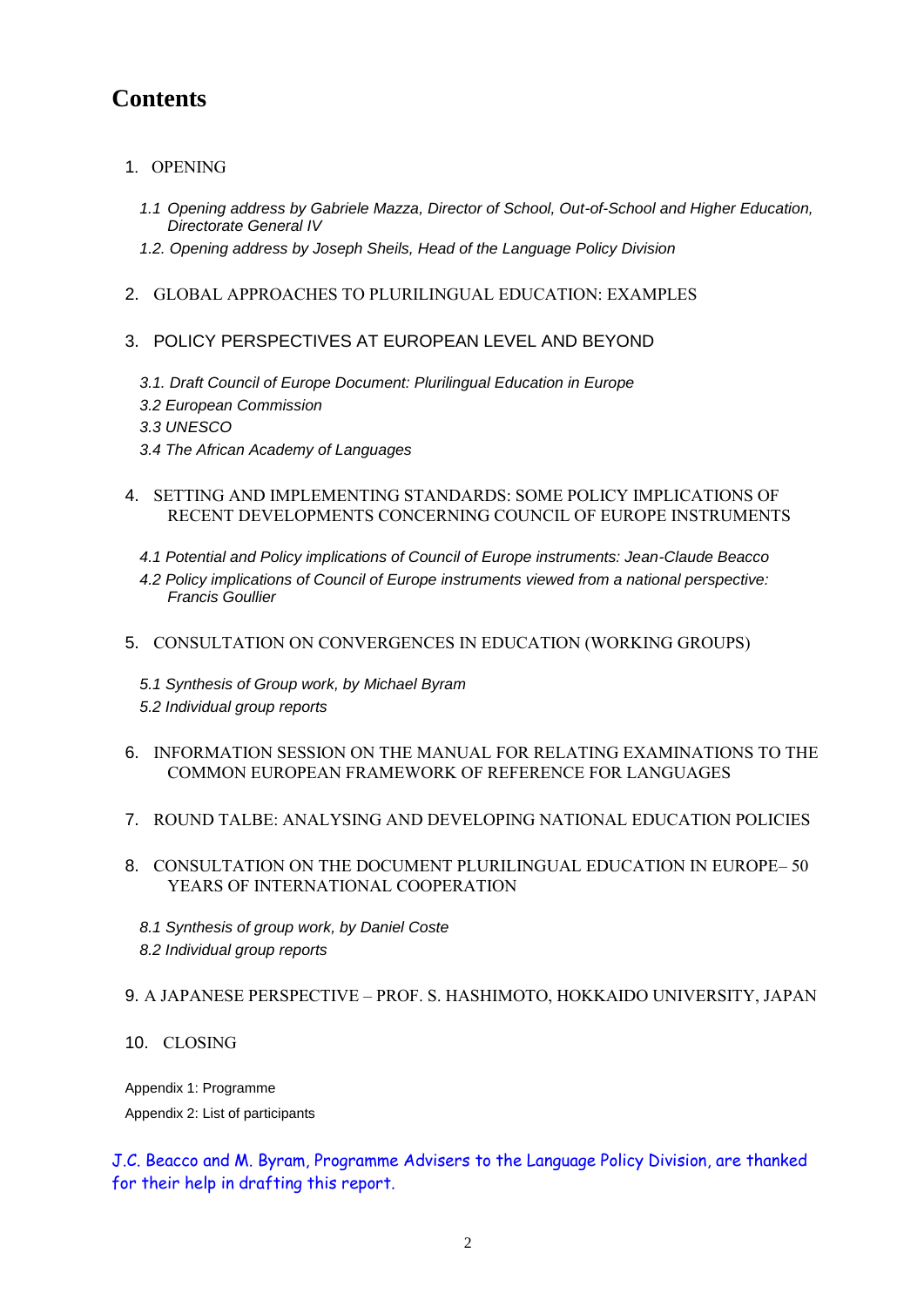#### **Purpose**

The Language Policy Division organised in June 2004 a Policy Forum in Strasbourg in the context of the celebration of the 50<sup>th</sup> anniversary of the European Cultural Convention and as a continuation of work begun at the [Conference](file:///F:/Linguistic%20-%20Transit%20files/Source/ConfReport_EN.pdf) of 2002 on *Languages, Diversity Citizenship: policies for plurilingualism in Europe.* The purpose of the Forum was to present to Member states the opportunity to make known and analyse their policy priorities with respect to language education and to consider future directions for the Council of Europe.

#### **Overview**

The Forum dealt with:

- recent policy developments at international level
- the policy implications of possible convergences between education in 'mother tongues', 'national languages', and 'foreign languages'
- new initiatives with respect to increased transparency in assessment and standards
- the fundamental issues to be included in a new draft document of the Council of Europe on current trends and future perspectives in language education policy.

In the first phase the Forum considered concrete examples of innovative approaches to the promotion of plurilingual education in institutional, regional and national contexts. These dealt with the opportunities of benefiting from the multilingual potential already existing in society, and with encouraging the development of plurilingualism in education systems.

The Forum then turned to international developments in language education policy and the discussion of a Council of Europe document (prepared in the context of the  $50<sup>th</sup>$  anniversary of the European Cultural Convention), focused on current trends and future perspectives in language education policy, and on future programmes of the Council of Europe.

The third phase of the Forum involved analysis of the policy implications of new and existing instruments of the Council of Europe concerned with assessment and the establishment of standards, in particular the recent *Manual for Relating Examinations to the Common European Framework of Reference for Languages* (and related material).

The Forum considered on the emerging question of global approaches to language education, and thus on the broadening of the focus of the Council of Europe beyond 'foreign language' education to include 'mother tongues' and the 'national / official language'. Particular attention was paid to eliciting the views of participants on this theme and its implications for policy, curricula and the assessment of language competences.

Finally, participants were able to obtain an overview of the first results of initiatives started at the Conference in 2002, in particular the activity Language Education Policy Profiles, from the experience already acquired in several countries.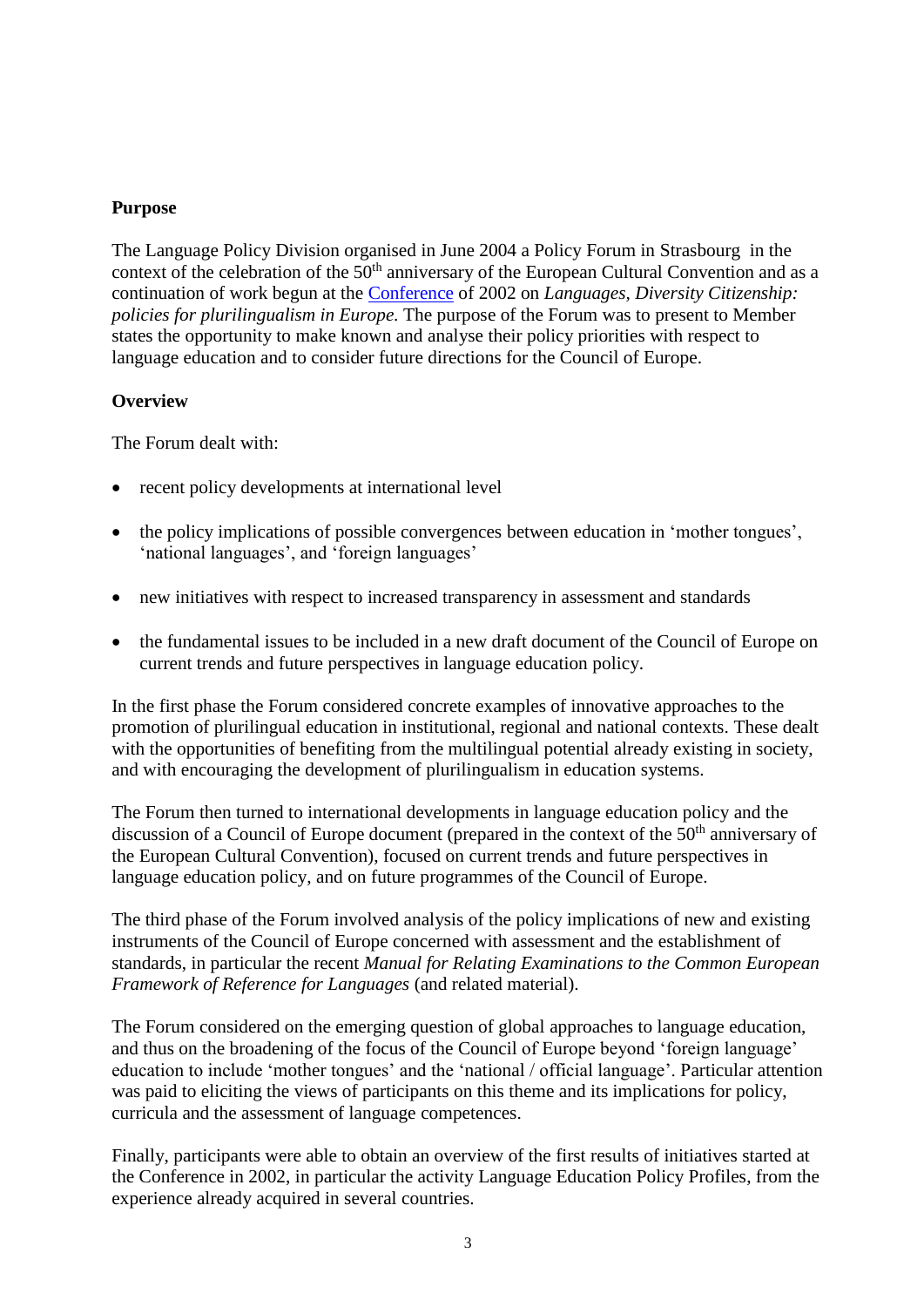# <span id="page-3-0"></span>**1. OPENING**

## <span id="page-3-1"></span>**1.1 Opening address by Gabriele Mazza, Director of School, Out-of-School and Higher Education, Directorate General IV**

Distinguished colleagues, ladies and gentlemen,

I am pleased to welcome you in such numbers to the Policy Forum, which is an opportunity to explore the major issues in language education policy at a particularly appropriate time in the history of the Council of Europe. We celebrate the  $50<sup>th</sup>$  anniversary of the European Cultural Convention this year and it is opportune to take stock of what the Convention has enabled us to achieve, and to look at the new challenges in Europe.

The Convention has shown itself to be a flexible instrument for practical and effective international co-operation in the fields of culture, education, youth and sport. Programmes in education have covered a range of key areas in general and Higher Education over five decades in response to the priorities set by member states. Today these priorities include education for democratic citizenship and human rights, education for the prevention of crimes against humanity, history teaching – a sensitive subject in certain political contexts, intercultural and inter-religious dialogue, violence in schools, education for minorities, Roma/Gypsies, as well as education legislation, policies and strategies for education reform – and, of course, language education.

Indeed, language education has been a key element in our education programmes since 1957 and the explicit reference to co-operation in language teaching in the European Cultural Convention (article 2) was quite an achievement at that time. The fact that languages projects have continued without interruption for almost 5 decades, and have continued to grow in importance, is in itself remarkable. Their impact has ensured that the Education Committee, now the Steering Committee for Education, has repeatedly identified them as a particularly successful example of the benefits of a long-term programme of international co-operation.

The sharing of expertise and practical results arising from the language projects in Strasbourg in the past decades is a tribute to your commitment to the fundamental values and policies of the Council of Europe. This commitment has more recently been reinforced and extended through the setting up and steady growth in membership of the European Centre for Modern Languages (ECML) in Graz.

The Council's concepts and instruments have been hugely influential in promoting new approaches to language teaching, and more recently in establishing common reference points for coherence and transparency in language education and qualifications. Our instruments and various initiatives have two main goals - the promotion of linguistic diversity in Europe and more diversified language learning in our education systems a basis for developing plurilingualism. We have elaborated tools and implemented clearly-focused projects for these purposes . We must, nonetheless, continue to intensify our efforts to ensure that language programmes at the Council of Europe can make an even greater contribution to the wider political goals of the Organisation.

Looking to future political developments, we have two major events in 2005 which will impact on our work in education, and consequently in languages: the 3rd Summit of Heads of State and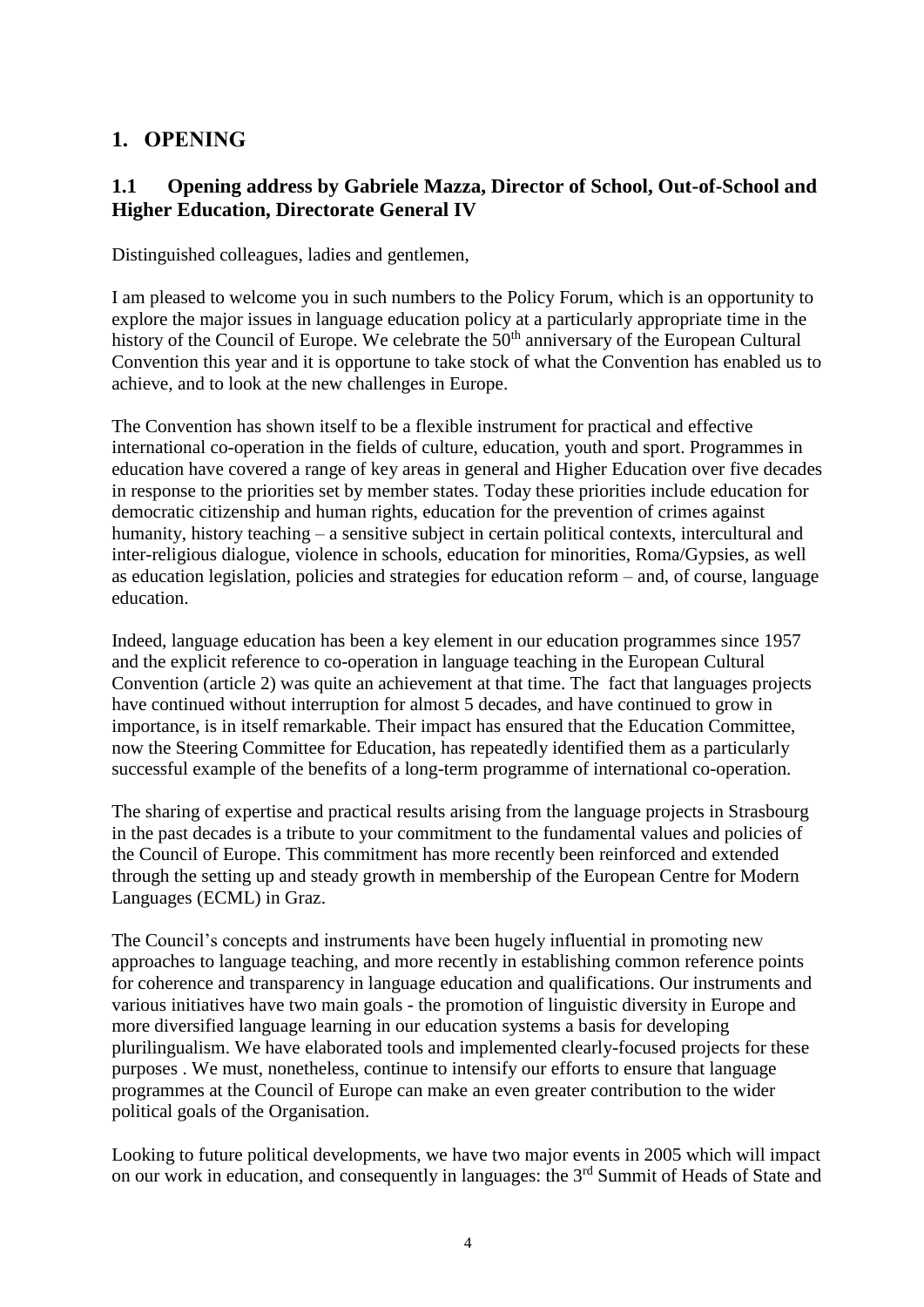Government of the Council of Europe, and the European Year of Citizenship through Education.

Together they will highlight the contribution of education to the overall goals of the Council of Europe - human rights, pluralist democracy, rule of law - and the pursuit of social inclusion and equal opportunities. While the preparations for the Summit remain to be finalised, it is reasonable to anticipate that it will include the development of education policies for active democratic citizenship, social cohesion, the management of diversity, including linguistic diversity, and improved intercultural understanding. These issues are, and will need to remain, at the centre of our language education programmes.

They provide an opportunity for educators to work closely together in developing crosscurricular programmes where languages are an important element, but one element among others. In practice this means that we must try to decompartmentalise education disciplines, at least partially. Teachers of the national language and mother tongues, of geography and history, civic education and foreign languages, for example, might work together in a concerted way on the intercultural and European dimensions of education.

This Forum points us in this direction, as it addresses global approaches to language education, and therefore possible convergences between the different kinds of languages.

A more transversal approach to key values and issues has the potential to transform education, including language education, from what is too often wrongly perceived as a technical operation, into what is clearly a political action. We are faced with issues relating to national identity and other forms of identity, such as cultural and religious, as well as issues of social and political inclusion. In this perspective language education no longer seems quite so utilitarian, but more values-driven. Plurilingualism is therefore a policy goal to be developed as a value that is necessary for living together peacefully, inclusively and productively in our multicultural societies.

We need to address these policy issues in a broad European perspective, sharing experiences and expertise among member states, and developing complementary actions with our partners in the European Union and other international instances.

We also need to share experiences with those from other continents. It is gratifying, therefore, to note that, in addition to the key actors at national and European level, representatives from outside Europe are also present at this Forum.

I welcome the representative of the European Commission with which we have been cooperating closely in specific areas. I am pleased that our co-operation in languages with UNESCO is being renewed, and our co-operation beyond Europe is developing in new areas, as witnessed by the presence of the President of the African Academy of Languages, as well as a representative of the language profession in Japan. I note also that INGOs are well represented, including Eurocentres and ALTE which have consultative status with the Council of Europe.

Of course we do not always have to go far to find examples of good practice in language education policy and I wish to thank the Recteur de l'Académie d'Alsace for joining us this morning.

I take this opportunity to greet a highly valued friend of the Council of Europe, Dr John Trim, former Director of its Modern Languages Projects, whose remarkable contribution to our work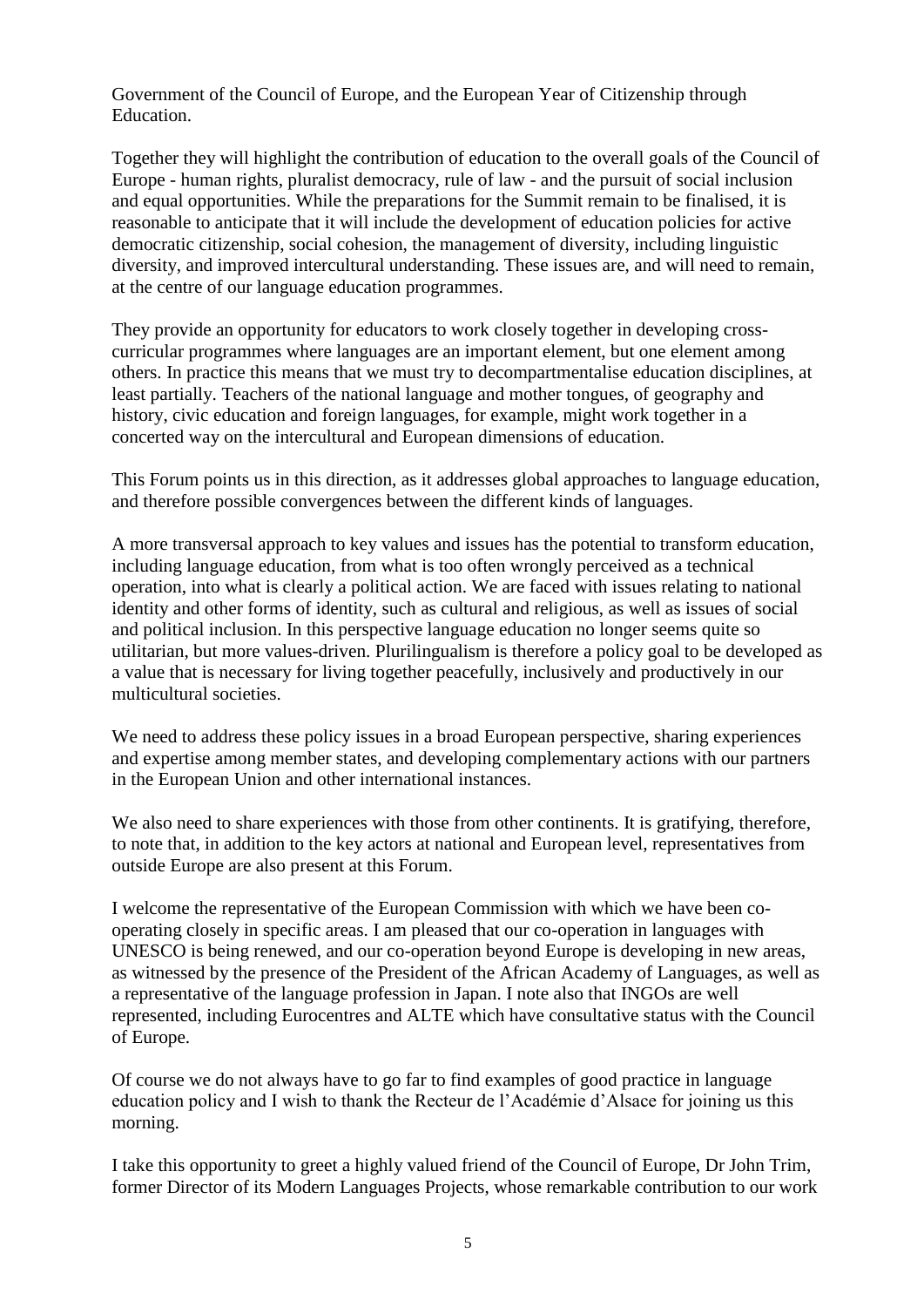over several decades we gratefully acknowledge. We are very pleased that you could join us for this event organised in the context of the celebration of the 50th anniversary of the Cultural Convention.

Finally, as we look to the future of language education at this Forum, it is useful to remind ourselves that education is a key area of state intervention, often the largest single budget item, with up to 15% typically aggregate for developed countries.

It is estimated that anything from 5% to 15% of this may be spent on foreign language teaching alone. If we add to this the considerable amount spent on teaching the official national language, then a global approach linking both kinds of languages means that language educators can be expected to make a very significant contribution to the development of the individual. The language profession has therefore a unique position in our education systems.

I would like to thank you in advance for your contribution to the debate on the policy issues in this Forum, which indeed takes place at an ideal time in our deliberations on programmes that will help us deliver a clear and effective response to the new challenges for education. I wish you a successful and enjoyable Forum.

Thank you.

## <span id="page-5-0"></span>**1.2. Opening address by Joseph Sheils, Head of the Language Policy Division**

[...] The Forum is an opportunity both to review what is happening, and to consult countries on what else might be done by the Language Policy Division in the future.

In looking ahead, we are acutely conscious of the political importance of issues related to diversity, democratic citizenship and social inclusion in our societies, and which we need to address specifically within the broader political framework. We will have an opportunity to explore these issues in discussing future work in the latter part of the Forum.

Diversification in the range of languages offered in the curriculum remains a strategic objective in our work, and while there is general agreement on the principle in member states, we all realise that there is still much to do in the future if policies for plurilingualism are to become a reality. The issue is very much on our agenda, and in the course of this Forum we will hear some examples of concrete policies for diversification in language learning.

As a *particular* focus at this event, we wish to explore the possibilities for a global, holistic approach to plurilingual education. While different presenters will no doubt wish to address issues and initiatives with which they are particularly concerned in promoting plurilingualism, we have a special interest in exploring, at least in a preliminary way, possible convergences between different languages in education – not only between foreign languages or minority languages, for example, but also between these and national/official languages and mother tongue languages. We would like to take further the policy implications of a more holistic approach.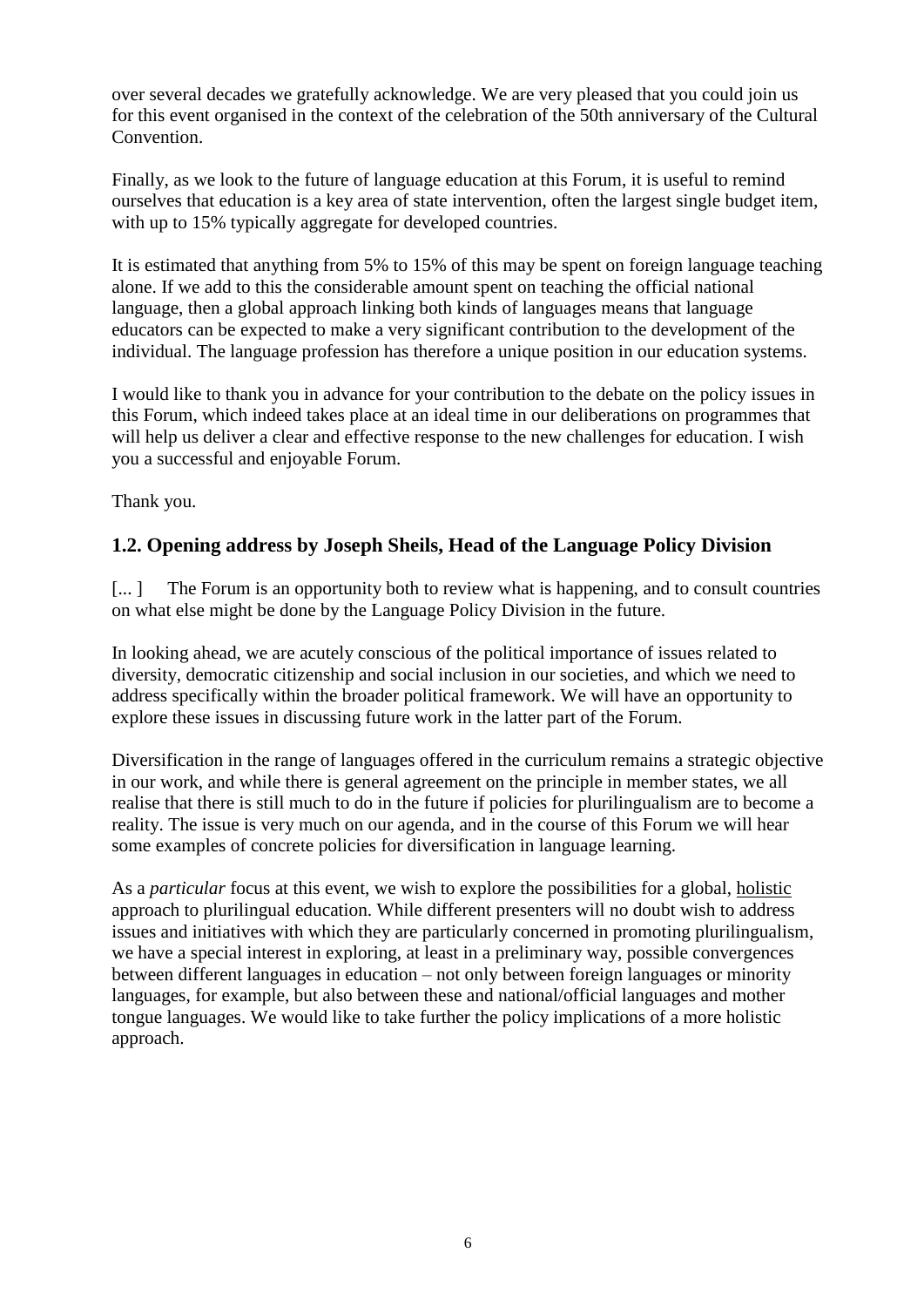# <span id="page-6-0"></span>**2. GLOBAL APPROACHES TO PMURILINGUAL EDUCATION: EXAMPLES**

The themes of plurilingualism and plurilingual education was the focus of interest in the conference of November 2002 (*see [Conference Report](file:///F:/Linguistic%20-%20Transit%20files/Source/ConfReport_EN.pdf)* "Languages, Diversity, Citizenship: Policies for plurilingualism in Europe"), and the purpose of this session was to create a link with this issue and to attempt to specify with the aid of concrete examples from different national contexts how plurilingual education can be realised in practice and how it can be implemented in contexts both favourable (with a high multilingual potential) and less favourable (with a strong monolingual tradition in education).

Four cases were presented:

In *Alsace,* a number of languages co-exist within the region and along its borders; the education system reflects the multilingual environment of this border region; **[Speech](http://www.coe.int/T/F/Coopération_culturelle/education/Langues/Politiques_linguistiques/Conférence/Chaix.pdf?L=F)** (French): **Gerald. Chaix**, Recteur de l'Académie d'Alsace

In *Norway,* English – taught from an early age – is the leading foreign language, but there is a growing awareness of the need to learn other languages; the education system is responding with proposals for a second language and new ideas for the curriculum; **[Speech](file:///F:/Linguistic%20-%20Transit%20files/Web/Berntzen.pdf%3fL=E)**: **Jorunn Berntzen,** Ministry of Education and Research, Norway

In *Hungary* there is one dominant language, Hungarian, with strong public demand for English as a foreign language; trials are being undertaken in schools with a view to diversifying the range of languages offered and encouraging learners to look beyond English; **Tas Szebedi**, Headteacher of Városmajor School, Budapest, Hungary (no text available)

In many countries, *university* students feel a need to broaden their linguistic repertoire; university language courses are adapting to new requirements. **[Presentation](file:///F:/Linguistic%20-%20Transit%20files/Web/Mackiewicz.pdf%3fL=E)** (PowerPoint): **Wolfgang. Mackiewicz**, European Language Council

This plenary provided:

- firstly illustrations of how education systems can profit from favourable conditions where several languages and language varieties/dialects are present.
- secondly, illustrations of how in less favourable contexts, learners can be strongly encouraged and helped to become plurilingual, and in particular go beyond simply learning English as the only foreign language.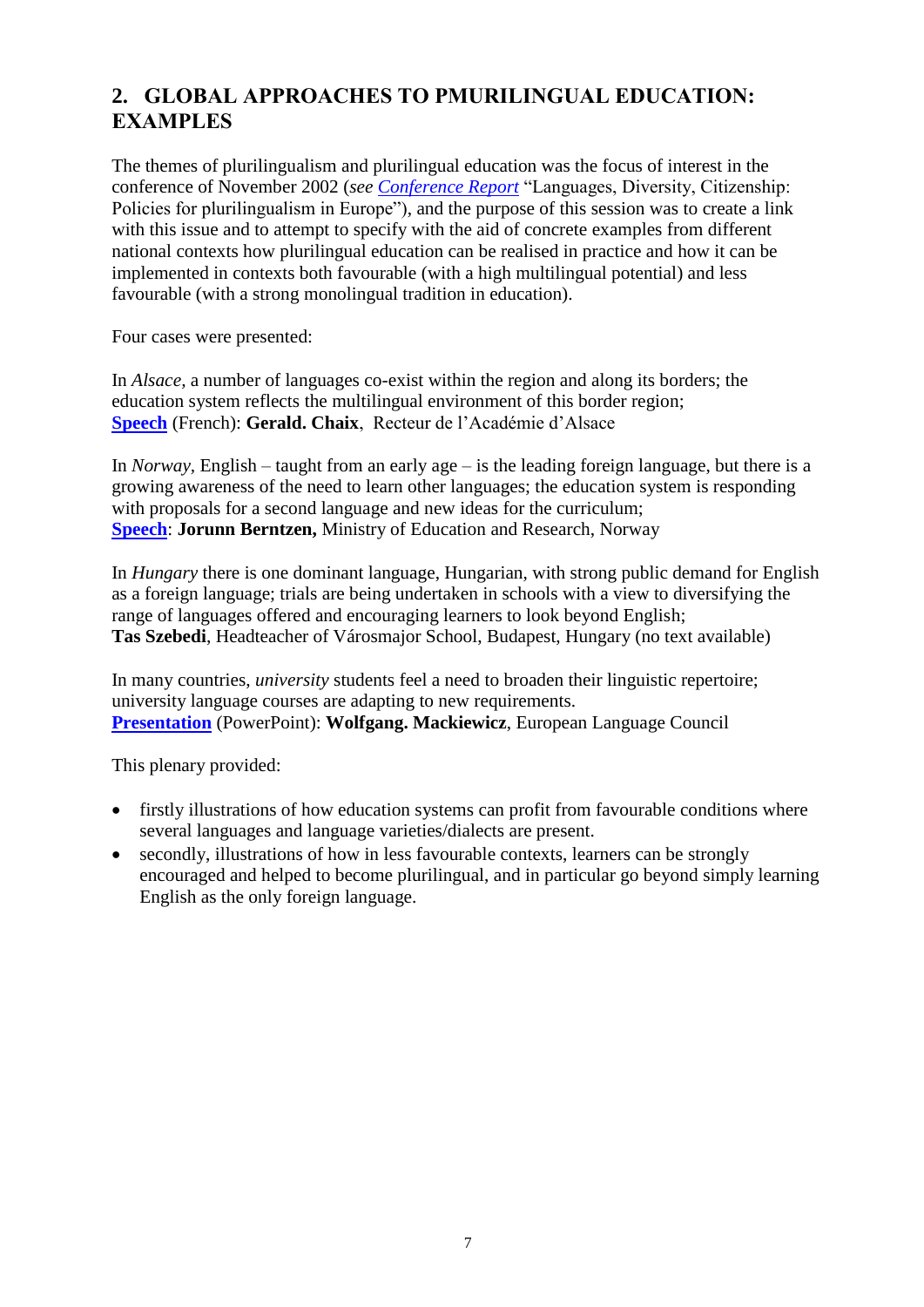# <span id="page-7-0"></span>**3. POLICY PERSPECTIVES AT EUROPEAN LEVEL AND BEYOND**

## <span id="page-7-1"></span>**3.1. Draft Council of Europe Document: [Plurilingual Education in Europe](file:///F:/Linguistic%20-%20Transit%20files/Web/Plurilingual%20Education%20in%20Europe.pdf%3fL=E)**

Daniel Coste presented a brief overview of the evolution of the current programme of the Language Policy Division which led, within the framework of this Forum, to the production of the document which contributes to the 50th anniversary of the European Cultural Convention. He noted that after its creation in 1949, the Member states were able to put into action the founding principles and to continuously introduce new initiatives. In the 1960s, these were focused on applied linguistics, on the development of spoken language as the purpose of teaching, and on the democratisation of equal access to foreign language education. In the following phase, under the guidance of John Trim and Antonietta de Vigili, the emphasis was increasingly placed on plurality in a number of forms such as:

- the recognition of plurality and therefore of the equality of treatment of all languages, the Threshold Levels emphasising that every language is worthy of description, thus making the Threshold Levels more than pedagogical instruments
- the diversity of languages, which necessitates diverse treatment of them in educational policies
- the desire to diversify language teaching as a principle of activity to be carried out at policy level and no longer at a didactic/technical level
- a global approach to plurality which is the central theme of the *Guide for [the Development](http://www.coe.int/T/E/Cultural_Co-operation/education/Languages/Language_Policy/Policy_development_activities/Guide/LongEGuide.pdf?L=E)  [of Language Education Policy in Europe](http://www.coe.int/T/E/Cultural_Co-operation/education/Languages/Language_Policy/Policy_development_activities/Guide/LongEGuide.pdf?L=E)* and of the current Forum

Consideration must therefore be given to ways of striking the necessary balance in order to manage the potential conflicts between the equal status of languages and the need to differentiate between them.

There then followed contributions from representatives of other intergovernmental organisations which are currently developing approaches to the promotion of language teaching and diversification in the context of their role in the implementation of human rights and democracy.

As was seen at the conference of 2002, there is notable convergence in the principles presented with respect to languages, language teaching and their role in societies, by Organisations with different histories, statuses and modes of work. This synergy is to be welcomed in the face of ideologies which value languages only for the world of work and lead to monolingualism as the most economic solution.

## <span id="page-7-2"></span>**3.2 European Commission**

*Paul Holdsworth, Deputy Head of Language Policy Unit,* mentions some of the issues upon which European Commission and the European Union Member States are likely to be working in the field of language policy over the next few years, and highlights some which he thinks are particularly relevant to the discussions.

Issues:

- Common aims
- Common problems
- Funding programmes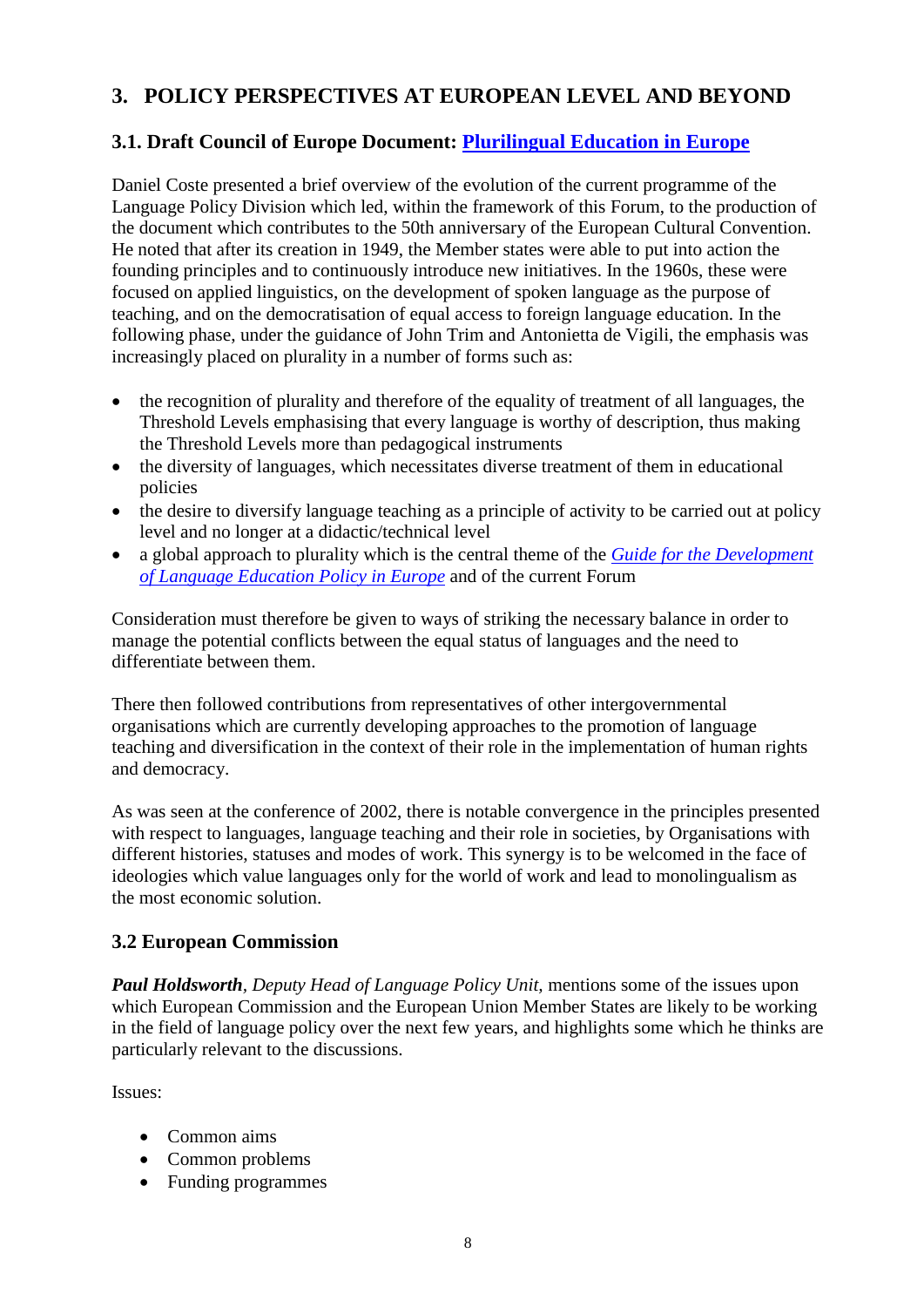- 'Education and Training 2010'
- The Action Plan 'Promoting Language Learning and Linguistic Diversity'

His conclusion "We are in the process of building a common home founded on the equal interchange of ideas and traditions and the mutual acceptance of peoples with different histories, but a common future. It is now more important than ever that citizens have the skills and attitudes - necessary to understand one another, and communicate with one another".

### **[Speech](file:///F:/Linguistic%20-%20Transit%20files/Web/Holdsworth.pdf%3fL=E)**

## <span id="page-8-0"></span>**3.3 UNESCO**

*Linda King (Chief a.i. Section for Education for Peace and Human Rights)* presents the UNESCO position in regard to plurilingual education and the Dakar Framework for action, exemplifying the case of Guatemala

UNESCO supports language as an essential component of inter-cultural education in order to encourage understanding between different population groups and ensure respect for fundamental rights.

#### **[Presentation](file:///F:/Linguistic%20-%20Transit%20files/Web/UNESCO.pdf%3fL=E)** (PowerPoint)

### <span id="page-8-1"></span>**3.4 The African Academy of Languages**

*Adama Samassekou, President of the African Academy of Languages,* gave a presentation, which was divided into three parts:

- a presentation introducing the African Academy of Languages, including the linguistic situation in Africa, the background to the setting up of the Academy, its vision and its role;
- the approach taken to the issue of plurilingualism in Africa, based on a case study of bilingual teaching methodology and the wider concept of hierarchised functional multilingualism;
- the new prospects for international co-operation opened up by a united effort to promote cultural and linguistic diversity.

#### **[Complete](http://www.coe.int/T/F/Coopération_culturelle/education/Langues/Politiques_linguistiques/Conférence/Samassekou.pdf?L=F) speech** (French)

#### Conclusion

As was seen at the Conference of 2002, there is notable convergence in the principles presented with respect to languages, language teaching and their role in societies, by Organisations with different missions, histories and modes of work. This synergy is to be welcomed in the face of ideologies which value languages only for the world of work and lead to monolingualism as the most economic solution.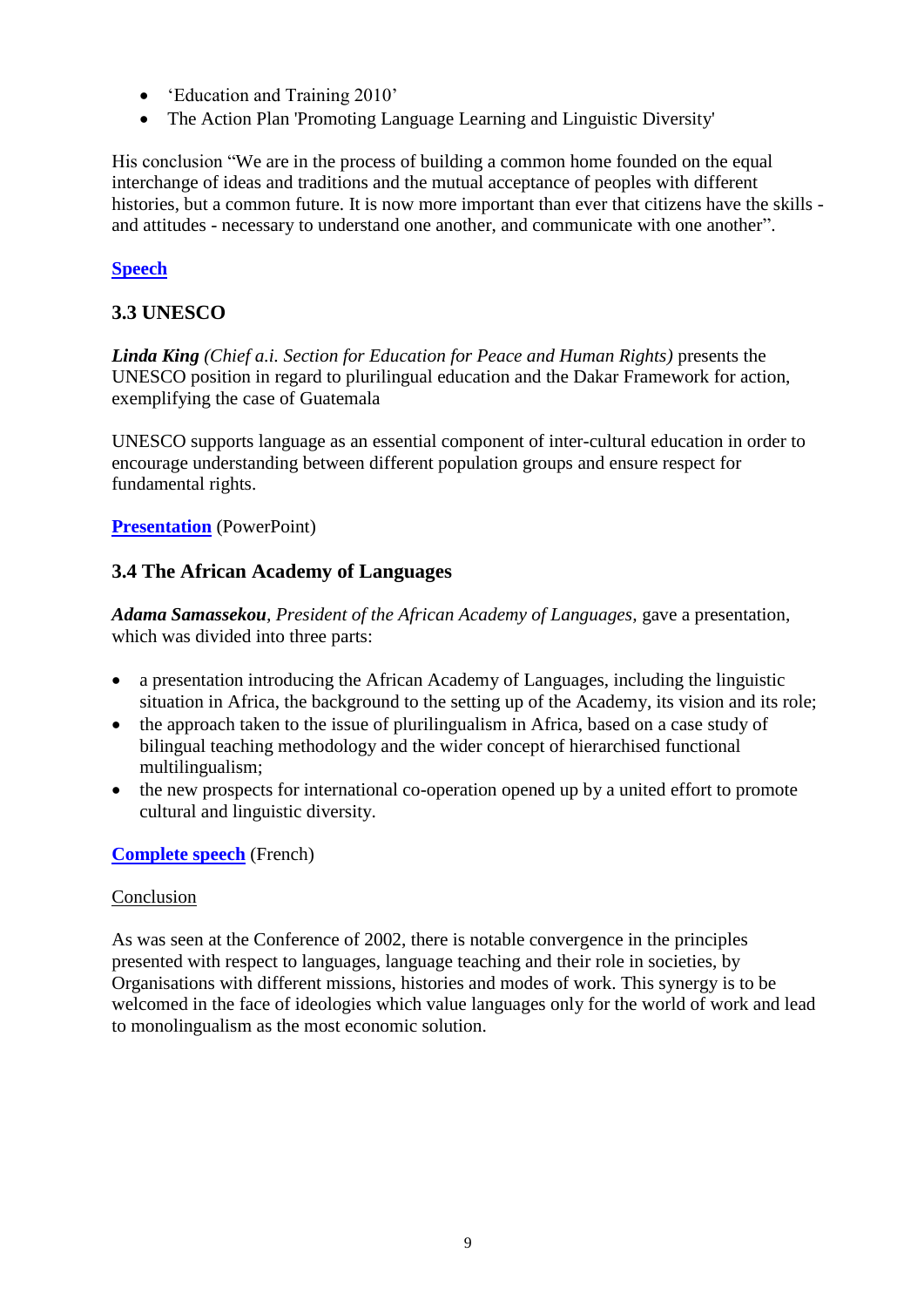# <span id="page-9-0"></span>**4. SETTING AND IMPLEMENTING STANDARDS: SOME POLICY IMPLICATIONS OF RECENT DEVELOPMENTS CONCERNING COUNCIL OF EUROPE INSTRUMENTS**

## <span id="page-9-1"></span>**4.1 Potential and Policy implications of Council of Europe instruments: Jean-Claude Beacco**

This session set out to present or review existing instruments (the *Common European [Framework](http://www.coe.int/T/E/Cultural_Co-operation/education/Languages/Language_Policy/Common_Framework_of_Reference/default.asp#TopOfPage) of Reference for Languages (CEFR)*, the European Language [Portfolio](http://www.coe.int/portfolio) (ELP) and others in preparation (the *[Guide](http://www.coe.int/T/E/Cultural_Co-operation/education/Languages/Language_Policy/Policy_development_activities/Guide/LongEGuide.pdf?L=E) for the Development of Language Education Policies in Europe,*, the [Reference descriptions](http://www.coe.int/T/E/Cultural_Co-operation/education/Languages/Language_Policy/Reference_levels/default.asp#TopOfPage) for national or regional languages, the *[Manual](http://www.coe.int/T/E/Cultural_Co-operation/education/Languages/Language_Policy/Manual/default.asp#TopOfPage) for Relating Language Examinations to the CEFR*).

The Language Policy Division works by means of *instruments,* rather than simply identifying and publicising "good practices" that serve as outstanding model examples of political or educational principles. These instruments are common frameworks for action, which can be implemented in a variety of ways depending on the context, within a single field of activity. They represent a halfway point between political principles and practical measures claimed to derive from the latter. They can be evaluated in terms of their effectiveness and added value, but also in terms of their "fidelity" to the abstract yet immediate principles of social cohesion and the active exercise of democratic citizenship.

There is consequently a tendency to use them as technical tools or as instruments aimed primarily at achieving common educational goals.

As a result, the Framework is too often regarded as simply setting out scales of competence, whereas its primary purpose was to foster plurilingualism (chapter 8). Although the Portfolio, particularly the biography section, is a key component in active, participatory education, it is nevertheless a means of promoting linguistic diversity for learners and classes. The *Guide* and Profiles, which represent one way of implementing it, serve not to envisage solutions to all the problems faced by education systems, but rather to put into perspective their management of plurilingual education, depending on their resources and history. These instruments are designed for practical action, but are harnessed to the promotion of values.

## <span id="page-9-2"></span>**4.2 Policy implications of Council of Europe instruments viewed from a national perspective: Francis Goullier**

The rapid adoption of the *Common European [Framework](http://www.coe.int/T/E/Cultural_Co-operation/education/Languages/Language_Policy/Common_Framework_of_Reference/default.asp#TopOfPage) of Reference for Languages* and the *European Language [Portfolio](http://www.coe.int/portfolio)* by a large number of member states show that these tools meet real needs in terms of making language teaching more effective, assessing pupils' and students' levels of competence and reaffirming the communicative dimension of such teaching.

The adoption of these tools raises a number of issues, however, with major political implications:

• The international dimension of language teaching/learning now also extends to its design and assessment. It is consequently possible to talk about shared responsibility when it comes to defining teaching content in relation to the levels in the *Framework* and grading language qualifications. The question of shared responsibility for developing assessment itself is even being raised here and there.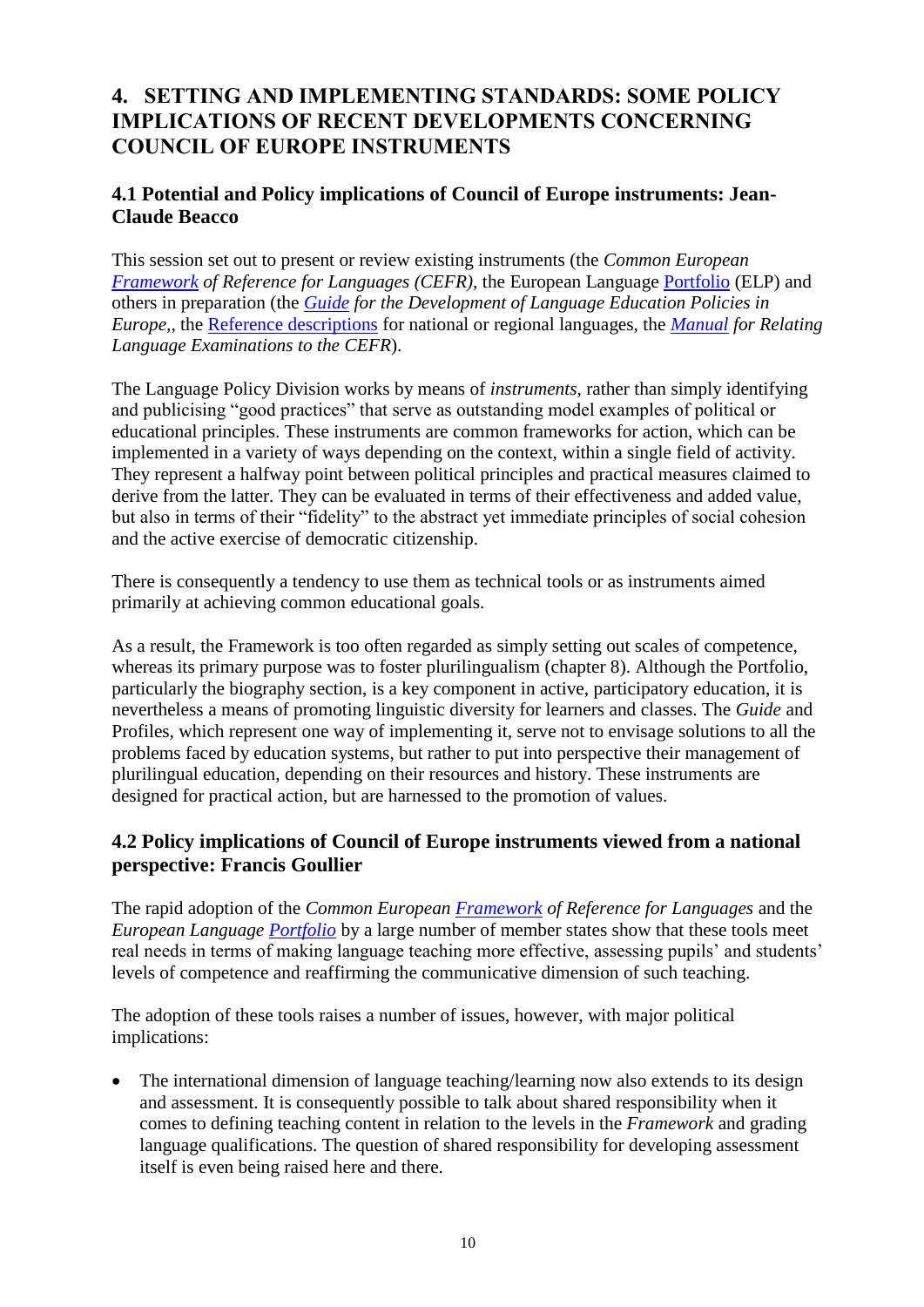- In a national context, is it possible coherently to adopt just part, or certain aspects, of these tools? This issue is of particular relevance in relation to the concept of plurilingualism. The definition given in the *Framework* raises questions about the place and role of different languages in the education system. It calls for the introduction of the concept of partial competencies and the recognition of all competencies, including those acquired out of school.
- This view of plurilingualism ultimately embraces the use and learning of all languages, including, therefore, mother tongues and languages of instruction. Could learners really be asked to think globally about their language learning while disregarding situations as fundamental to their experience as the learning of their mother tongue(s) and language(s) of instruction? The approach taken in the *Framework* and the *ELP* have the potential to push back the limits within with discussion of modern language learning had hitherto been confined in most national contexts.

All of these questions challenge representations that are firmly established in people's minds. Indeed, one innovative aspect was the linking of these various issues by the *Framework* and above all the *ELP*, which adopt the learner's perspective and included all the situations he or she encountered. These tools could provide didactic and pedagogical answers that would gradually lead to the formulation of highly political questions relating to additional ways of embracing all languages in the context of plurilingual education and training.

# <span id="page-10-0"></span>**5. CONSULTATION ON CONVERGENCES IN EDUCATION (WORKING GROUPS)**

The aim of this session was to consult participants on possible convergences between different branches of language education, for instance between those of national/official languages and foreign languages. The dissemination of the *Framework* and the functional/communicative direction taken in teaching certain national languages made it possible to envisage convergences in terms of aims and objectives, syllabuses and organisation of curricula, teaching methodologies, forms of assessment and teacher training,...Such convergences appeared to satisfy the requirement for coherent language teaching/learning and holistic management of speakers' plurilingual competence.

The groups were invited to draw on their own practical experience in responding to these issues.

## <span id="page-10-1"></span>**5.1 Synthesis of Group work, by Michael Byram**

In the answer to the question as to whether there is a case for convergences between foreign languages and mother tongues or national/official languages, the main conclusion from the working groups was that this could be done in principle. In other words the answer was 'yes in principle'.

This affirmative response was supported by the notion that there could be mutual benefit between, on the one hand, foreign languages and, on the other, mother tongues and national/official languages:

 on the one hand foreign languages could benefit from an injection of a humanist/educational purpose into their aims and objectives, such as is considered to be fundamental to mother tongue/national language teaching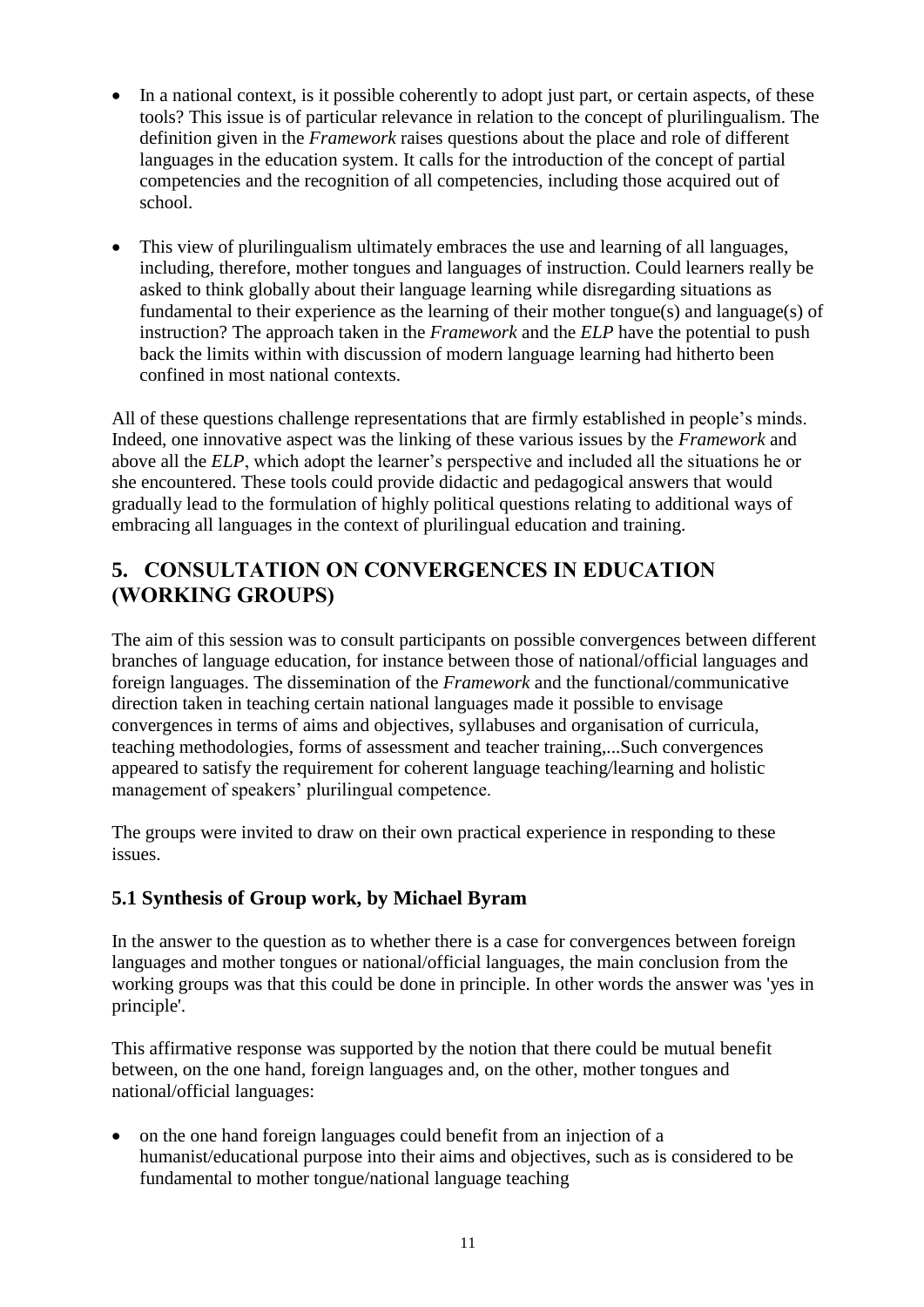• on the other hand mother-tongue teaching could benefit from the focus on communication and communication skills and competences which are fundamental to the aims and objectives of foreign language teaching.

Despite these mutual benefits, it was argued in some of the groups that there may be difficulties in practice:

- in some contexts, traditions and historical reasons might lead to substantial resistance; parents, for example, might offer resistance to the idea of convergence in these two areas
- there are inevitably substantial administrative and disciplinary boundaries which need to be overcome and again, in some contexts this would be difficult
- there are also disciplinary boundaries between teachers of foreign languages and teachers of mother tongues and national/official languages, boundaries which are also to be found within teacher education.

In particular the methods used in communicative language teaching may not be considered appropriate for other languages.

On the other hand, in other contexts curriculum reforms are taking place and this is the moment to seize the opportunity to bring together these two areas of language education. Against this background of an affirmation in principle, and an awareness of potential problems in practice, the working groups then considered ways in which the ideas of convergence could be taken forward:

the Language Education Policy Profile process recently introduced by the Council of Europe has already proved to be a useful way of promoting the idea of convergence; there is none the less a need for follow-up from the Council of Europe in order to encourage the move from principle to practice

- the European Language Portfolio is another means by which the relationships between languages can be made evident and brought into the consciousness of learners and teachers
- there are already existing cases of good practice, often to be found in bilingual/border regions, and it would be important to document these, for example by producing a book of case studies
- it is important to consider grass-roots initiatives and to encourage ways of bringing these to the notice of the education system as a whole, a bottom-up approach to innovation
- given the significance of school principals as key deciders on matters of curriculum design in practice, perhaps within a broader framework set out by national authorities, it is important to develop and provide a programme of in-service training for principals to ensure a full understanding of convergence and the benefits which arise from it
- given the significance of support from teacher education for innovation of this kind, it would be important to create a profile of the ideal language teacher, someone able to break through the boundary between foreign languages and mother tongues and national/official languages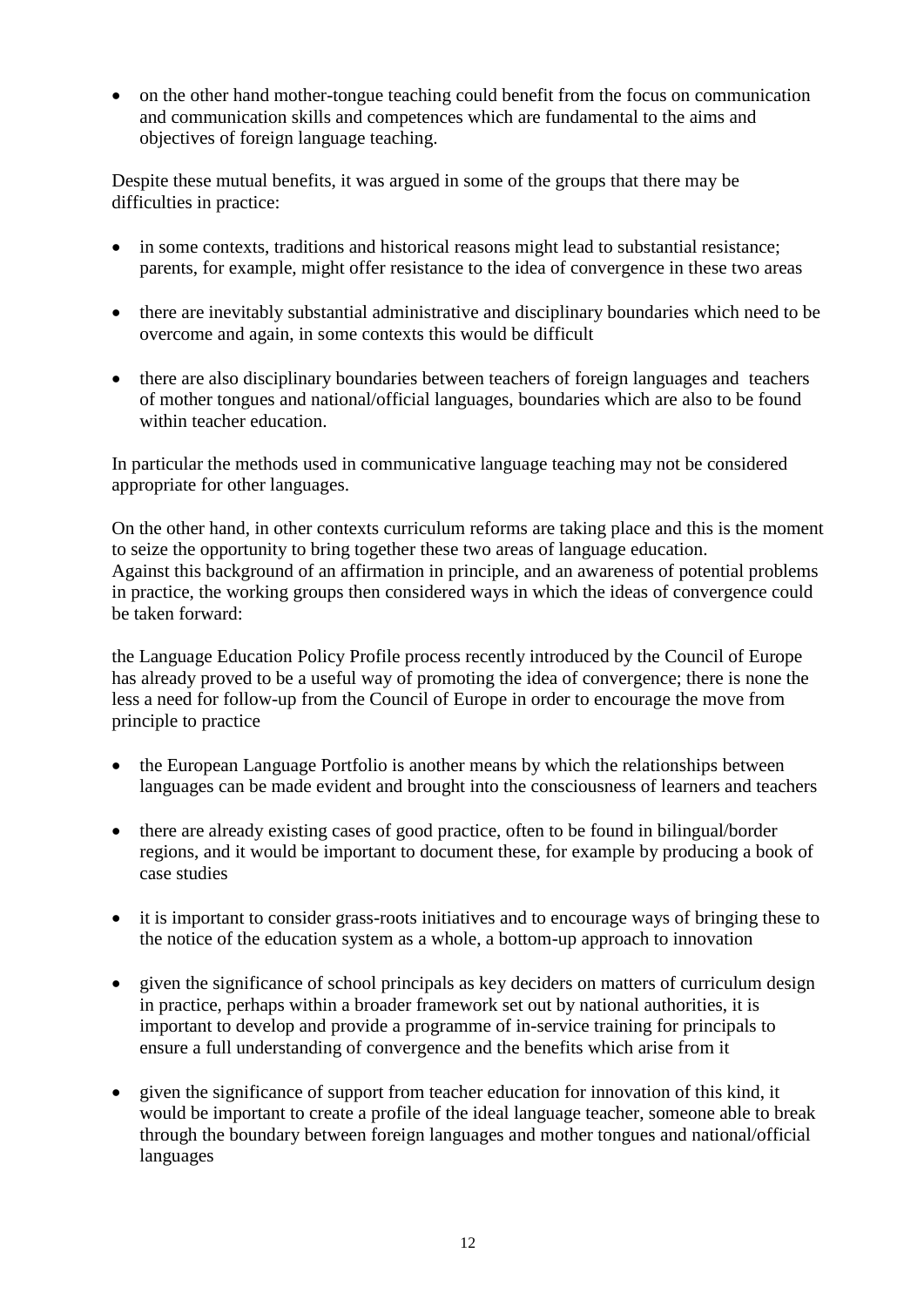in order to overcome boundaries between languages in learners' minds, there should be continuing emphasis upon the notion of learning to learn, the ability to see relationships between languages, and between the ways in which languages are learnt and developed.

Finally, the working groups considered some issues which need further discussion:

- whether there might be a need for a scheme of defined levels of competence in mother tongue and/or national/official languages parallel to the scheme in the *Common European Framework*, for foreign languages
- how different teaching methods in foreign languages and other languages can be reconciled and find some common ground, whilst allowing for difference in teaching where appropriate
- whether there can, and should, be convergence in matters of methods of assessment.

In short, the working groups appeared to be favourably disposed to the notion of convergence, and to the suggestion that the Council of Europe should pursue the issue, perhaps focusing upon some of the ideas suggested above.

## <span id="page-12-0"></span>**5.2 Individual group reports**

The full texts of the individual reports from each of the 4 working groups are set out below (hyperlinks) in the languages in which they were given by the Rapporteurs, who are thanked for their contributions.

5.2.1 [Working Group](http://www.coe.int/T/F/Coopération_culturelle/education/Langues/Politiques_linguistiques/Conférence/Rapport521.pdf?L=F) 1 *Chair*: F. Goullier – *Rapporteur*: C. Truchot

5.2.2 [Working Group](http://www.coe.int/T/F/Coopération_culturelle/education/Langues/Politiques_linguistiques/Conférence/Rapport522.pdf?L=F) 2 *Chair :* A. Dobson *– Rapporteur:* C. Söderberg

5.2.3 [Working Group 3](file:///F:/Linguistic%20-%20Transit%20files/Web/Rapport523.pdf%3fL=E) *Chair:* G. Gaillard *– Rapporteur:* H. Ebke

5.2.4 [Working Group](file:///F:/Linguistic%20-%20Transit%20files/Web/Rapport524.pdf%3fL=E) 4 *Chair:* P. Brown – *Rapporteur:* P. Caffrey

# <span id="page-12-1"></span>**6. INFORMATION SESSION ON THE MANUAL FOR RELATING EXAMINATIONS TO THE COMMON EUROPEAN FRAMEWORK OF REFERENCE FOR LANGUAGES**

The Language Policy Division of the Council of Europe in Strasbourg is publishing a pilot edition of a *[Manual](http://www.coe.int/T/E/Cultural_Co-operation/education/Languages/Language_Policy/Manual/default.asp#TopOfPage) for relating language examinations to the CEFR* in order to assist member states, national and international providers of examinations in relating their certificates and diplomas to the *Common European [Framework](http://www.coe.int/T/E/Cultural_Co-operation/education/Languages/Language_Policy/Common_Framework_of_Reference/default.asp#TopOfPage) of Reference for Languages*.

The primary aim of this Manual is to help the providers of examinations to develop, apply and report transparent, practical procedures in a cumulative process of continuing improvement in order to situate their examination(s) in relation to the Common European Framework (CEF). Illustrative material is currently in preparation.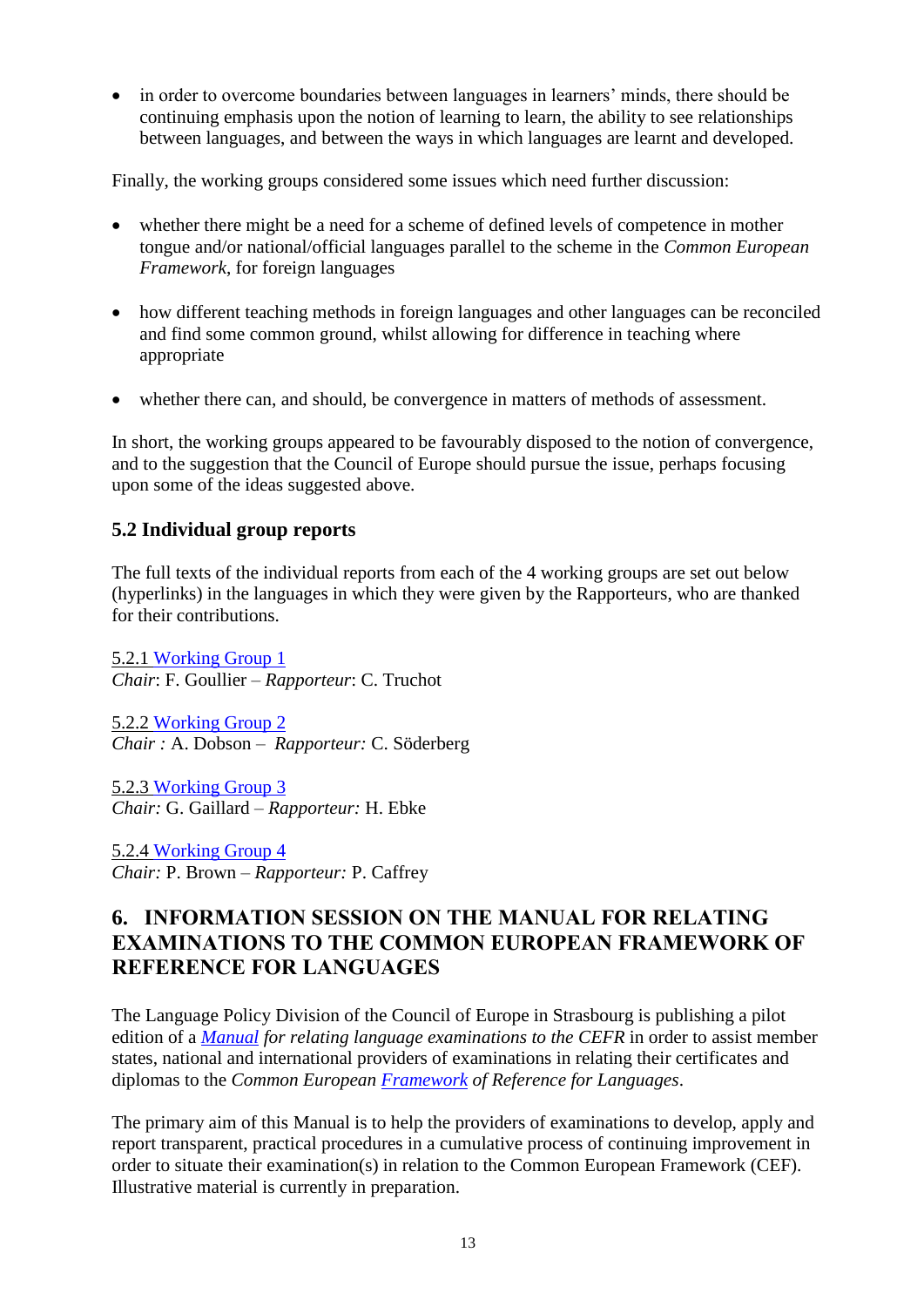The Manual aims to:

- contribute to competence building in the area of linking assessments to the CEF;
- encourage increased transparency on the part of examination providers;
- encourage the development of both formal and informal national and international networks of institutions and experts.

**[Presentation:](file:///F:/Linguistic%20-%20Transit%20files/Web/North.pdf%3fL=E)** Brian North, Switzerland (PowerPoint)

# <span id="page-13-0"></span>**7. ROUND TALBE: ANALYSING AND DEVELOPING NATIONAL EDUCATION POLICIES**

This session took the form of a round table bringing together representatives of member states involved in the Language Education Policy [Profile](http://www.coe.int/T/E/Cultural_Co-operation/education/Languages/Language_Policy/Policy_development_activities/Language_Education_Policy_Profiles/default.asp#TopOfPage) process or having completed that process. The representatives of Hungary (G. Boldizsàr), Norway (J. Berntzen), Slovenia (Z. Godunc), Cyprus (C. Markou) and Lithuania (S. Skapiene) took part in these discussions.

Given that the *Profile* process has not reached the same point in these different countries, it is understandable that the participants did not have the same experience of it. Nonetheless, they all showed that they were able to grasp the spirit in which this protocol for joint analysis is implemented, and to identify its actual or potential benefits for their countries.

It was noted that the *Language Education Policy Profile* was offered to member states by the Council of Europe for the purpose of taking the time to review language education policies; decision-makers were well aware that such policies were often developed in a hurry. It does not involve an audit or external evaluation aimed at providing solutions deemed to be inherently better than others, but rather a European co-operation project designed to disseminate good practices in this field and to strengthen the consensus around the linguistic dimensions of democratic values. This is reflected in the very composition of the expert groups, which are set up specifically for each *Profile* and include, as far as possible, colleagues who have previously worked on their own countries' *Profiles*.

The completed *[Profiles](http://www.coe.int/T/E/Cultural_Co-operation/education/Languages/Language_Policy/Policy_development_activities/Language_Education_Policy_Profiles/default.asp)* are available on the Language Policy Division's site, together with the national reports, which are an excellent way of explaining one's own education system to other member states. As a working document, the Experts' report is not published, since its main purpose is to serve as a basis for the national Round Table, which could become a permanent forum; the latter set out to identify the main issues to be addressed, which are then discussed in the final document, known as the *National Profile* (see *[Guidelines and Procedures](http://www.coe.int/T/E/Cultural_Co-operation/education/Languages/Language_Policy/Policy_development_activities/Language_Education_Policy_Profiles/Guidelines.pdf?L=E)* DGIVEDU/LANG (2002) 1 Rev. 5)

There was no single reason for requesting a *Profile*: the participants demonstrated in turn that such requests could stem, directly or indirectly, from a specific event (proposed reform, law debated in Parliament, etc.) or simply from a desire to review all aspects of language education policies by compiling the available information in one document. Rather than necessarily producing new information, the *Profile* might create awareness of the need for such information: for instance, an overview of the "private" language market (which supplements what is offered by the state) or of the activities of municipalities and other local and regional authorities, chambers of commerce and cultural associations. All the participants agreed that it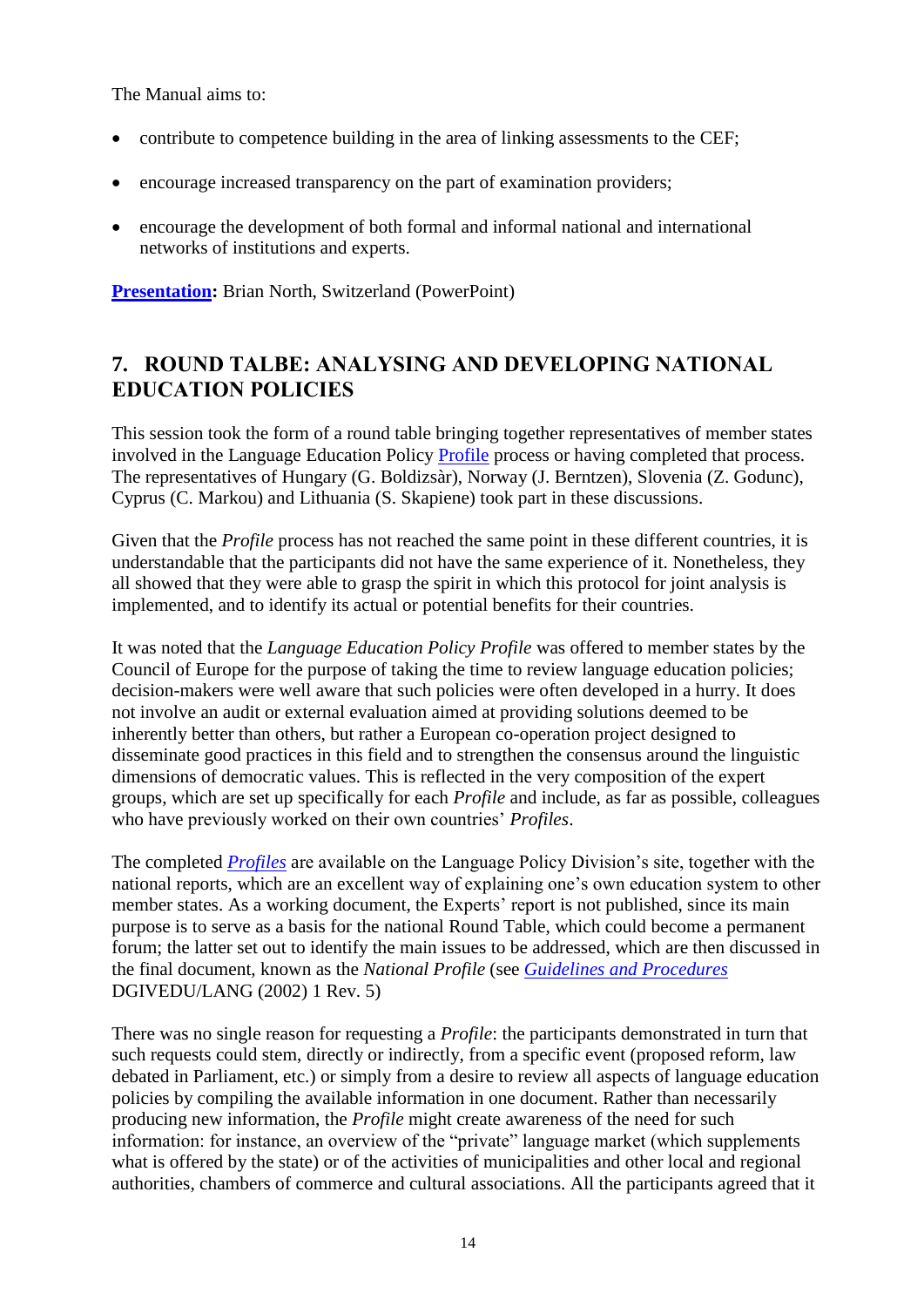had the immediate effect of highlighting the plurilingual potential of individuals in a given country (the evidence of which had sometimes become blurred) and of showing decisionmakers and elected representatives in practical terms that language and communication issues were not technical matters for specialists and teachers, but crucial social issues of relevance to the political sphere.

The most tangible way in which the *Profiles'* added value was by putting those involved in language policies in the same country in touch with one another, whereas they might hitherto have had little or no contact; the *Profiles* thereby lead to the cross-disciplinary approach that are essential in order to look holistically at plurilingual education designed to promote democratic citizenship. They also provide scope for identifying practical examples of the implementation of plurilingualism, which could serve as models: "year zero" in Hungary (focusing primarily on languages); the opportunity (in Norway) to sit language tests in languages of the pupils' choice, which were not taught in the education system; study group activities based on self-instruction (Slovenia); "language rooms", with audio-visual and computer equipment that had the effect of changing teaching practices (Cyprus).

The *Profiles* also help to clarify future priorities (for instance, giving consideration to the languages of immigrant groups) and, above all, to identify specific ways in which more coherent plurilingual education could be developed in a given country (for instance: adopting the *Framework* in respect of teaching curricula), without necessarily entailing costly measures. They also enabled colleagues visiting the countries concerned to convey a better understanding of the relevance to those countries of the European activities for which they were responsible. The participants considered that the *Profiles* did not consist solely of technical exchanges (in respect of curricula, teacher training, the role of school principals with regard to languages, and so on). They also afford an opportunity to create, through public debate, an awareness of the crucial role of languages and of plurilingual education in relation to social issues such as: collective investment in quality education and research; marginalisation of minorities; the development of multiple cultural affiliations that were not set in stone (from island-identity to cross-roads identity); equity and social justice; and the transmission of values such as tolerance and acceptance of differences through intercultural education, which could be provided exceptionally well in the context of language teaching.

[NB: since June 2004, the date on which this Round table was held, the *Profiles* for Slovakia and the Italian region of Lombardy have been launched; the applications by Ireland, Luxembourg and Poland have been approved.]

# <span id="page-14-0"></span>**8. CONSULTATION ON THE DOCUMENT [PLURILINGUAL](file:///F:/Linguistic%20-%20Transit%20files/Web/Plurilingual%20Education%20in%20Europe.pdf%3fL=E)  [EDUCATION IN EUROPE](file:///F:/Linguistic%20-%20Transit%20files/Web/Plurilingual%20Education%20in%20Europe.pdf%3fL=E)– 50 YEARS OF INTERNATIONAL COOPERATION**

The purpose of this session was to consult participants on the possible future priorities and directions of work of the Language Policy Division. Participants were invited to concentrate on the final part of the draft document and to suggest where the Language Policy Division might place future emphasis. The following issues were identified and participants invited to add others they thought pertinent:

languages and citizenship languages and identity languages in intercultural and inter-religious dialogue languages and migration, and immigrant populations diversification of language teaching and English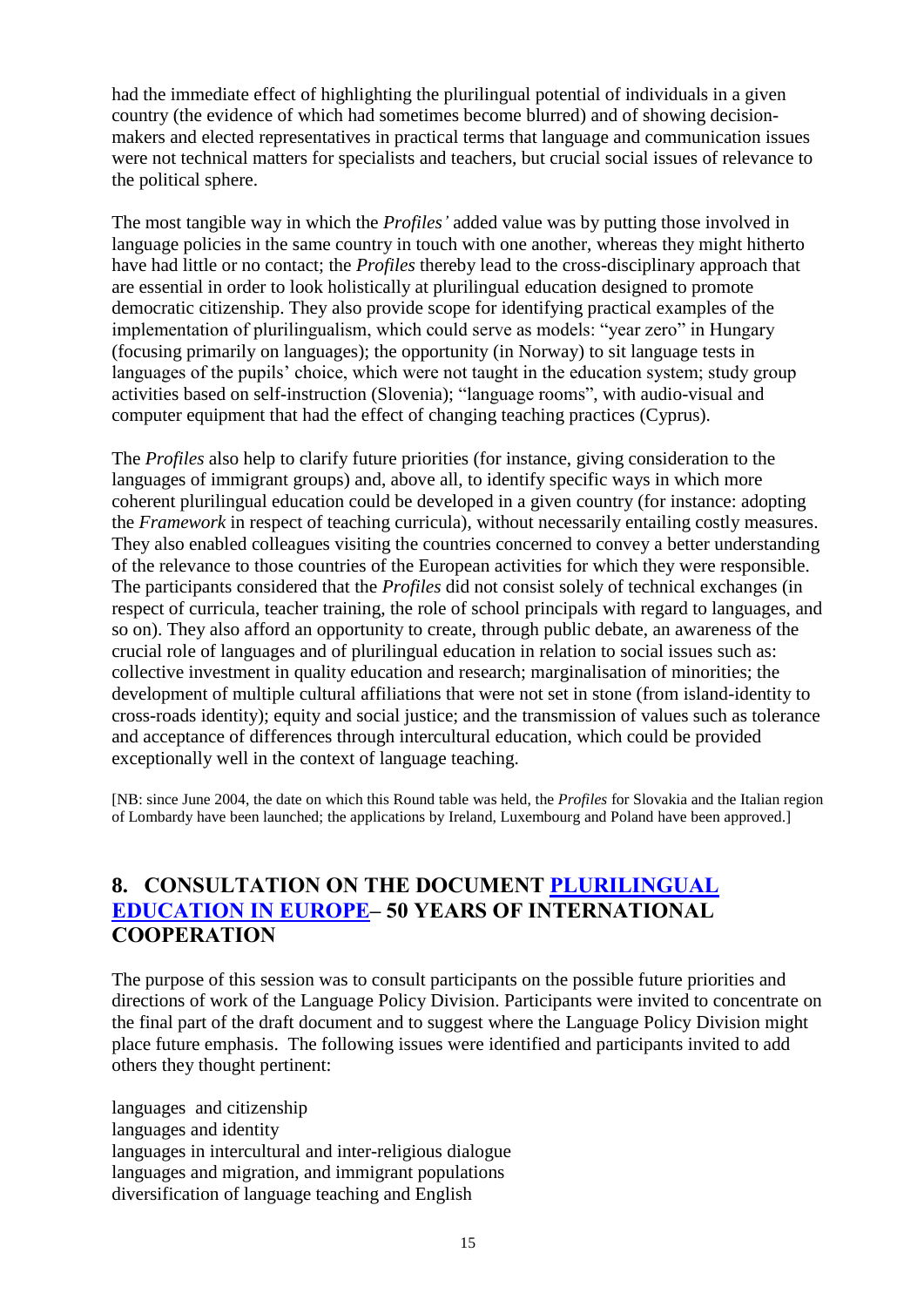equality of access to languages and standards

## <span id="page-15-0"></span>**8.1 Synthesis of group work, by Daniel Coste**

The four groups were clearly interested, active and productive as they focused on part 4 of the document *Plurilingual Education in Europe*. Set out below are their comments concerning, firstly, the six themes suggested in the working document and, secondly, other aspects that one or other of the groups wished to highlight. The individual group reports appear in the second part of this chapter.

#### **8.1.1 Concerning the various themes suggested**

#### *i. Migrants*

- All of the groups selected this as a significant theme. It was clear that migration flows in either direction – now affected most European countries: this was a new development for some countries, and a recurrent one for others.
- Given the diversity of such flows, it is important at least to draw a distinction between migration and other forms of mobility.
- Participants would like the Council of Europe to issue recommendations to the member countries regarding linguistic requirements for (possible) access to citizenship.
- While measures conducive to the reception and integration of migrants and their families need to be incorporated into education policies, it is important that such measures do not also have the effect of reinforcing the initial isolation – and even segregation – of such groups.

#### *ii Languages, minorities and identity*

- The groups emphasised the importance of this theme, but it appeared that it was already being addressed at the European level and within countries and regions, and that instruments for analysis and action were widely available; even so, this did not mean that the issues – often hotly debated – had been resolved.
- The case of "minor" national languages could be included under the heading "languages and identity", even if this seems slightly forced; until very recently, such languages have historically been downgraded and appear to require some form of support, both where they are mother tongues and/or main languages of instruction and where they are second languages for groups from other backgrounds.

#### *iii. National/official languages and foreign languages*

- This item was dealt with at length in the report of the groups' initial discussions. It was a key theme, which had been a major, direct focus of the forum.
- While convergences are desirable, further clarification are needed as to exactly what kinds of convergence are intended (and as to the definition(s) of this term).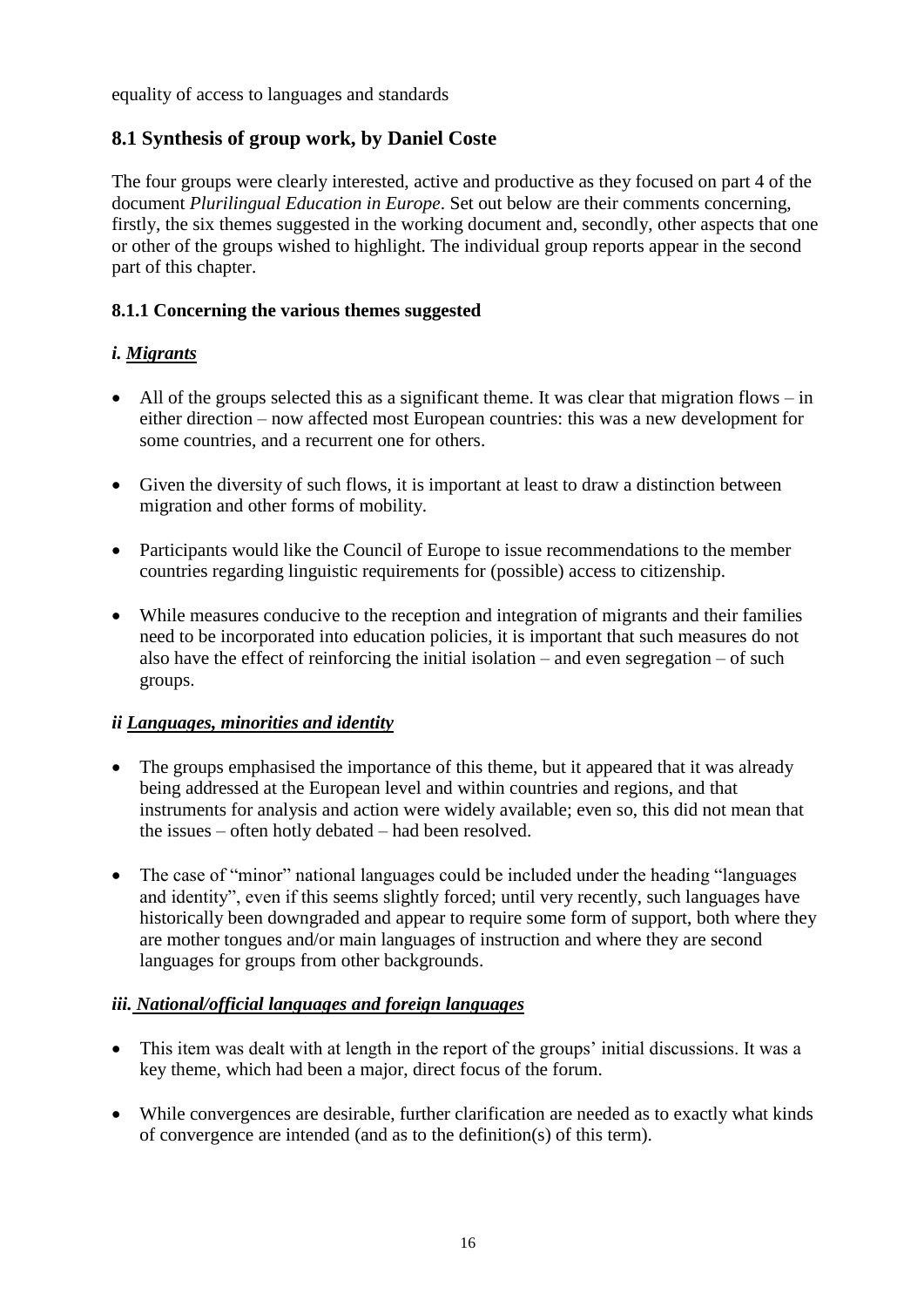- The concept of a "common framework of points of reference" was considered promising. although it too requires further exploration.
- With regard to foreign languages specifically, some participants expressed the hope that once national examinations had been clearly linked to the levels of the *Common European Reference Framework*, they could be officially recognised in other European countries.

## *iv. Diversification and lingua franca: the case of English*

- One of the working groups was concerned that there appeared to be an identification between the term 'lingua franca' and English: other languages also play such a role, and it is important to ensure that English is not perceived as being "reduced" to this role alone.
- Even so, the general view was that, as things stood, English is in a markedly dominant position, both in practice and in people's minds; a clear distinction needs to be made, however, between – in the words of one English-speaking participant – "dominance", for which provision should be made, and "hegemony", which should be opposed.
- According to another group, consideration should also be given to the issue of standards for a *lingua franca*. There are some standards relating to recognition of minority and regional languages; what is the situation in respect of a *lingua franca*?
- In any event, it was agreed that, although English as a *lingua franca* might require specific learning approaches, there was indeed a case for not reducing all English teaching to that of a *lingua franca*. While in many countries the dominant position of English hinders genuine diversification (and is even perceived as a threat to the national language), consideration should also be given to diversifying the teaching of English.

#### *v. Intercultural and interreligious relations*

Only one group appears to have tackled this theme head-on, emphasising its significance. Does this mean that its significance went without saying for the other groups?

#### *vi. Education for democratic citizenship*

- All of the groups agreed that this theme was clearly of major significance for Europe now and in the future. It was generally presented as an issue that ought to be closely linked to the other themes for consideration and action: it was one of the main aims of any convergence between languages and any global approach to plurilingualism.
- Nevertheless, the issue was raised as to whether the expression "democratic citizenship" is in danger of being set in stone as a politically correct, mandatory institutional slogan, and whether it should perhaps be revitalised by adding another goal for plurilingual education: that of democratic citizenship and social cohesion.

#### **8.1.2 Some additions**

 As had been suggested to them, the various groups wished to highlight the significance, for future reference, of various issues that were not explicitly included as such among the themes presented in the working document. Those that appear to have been raised most frequently are set out below.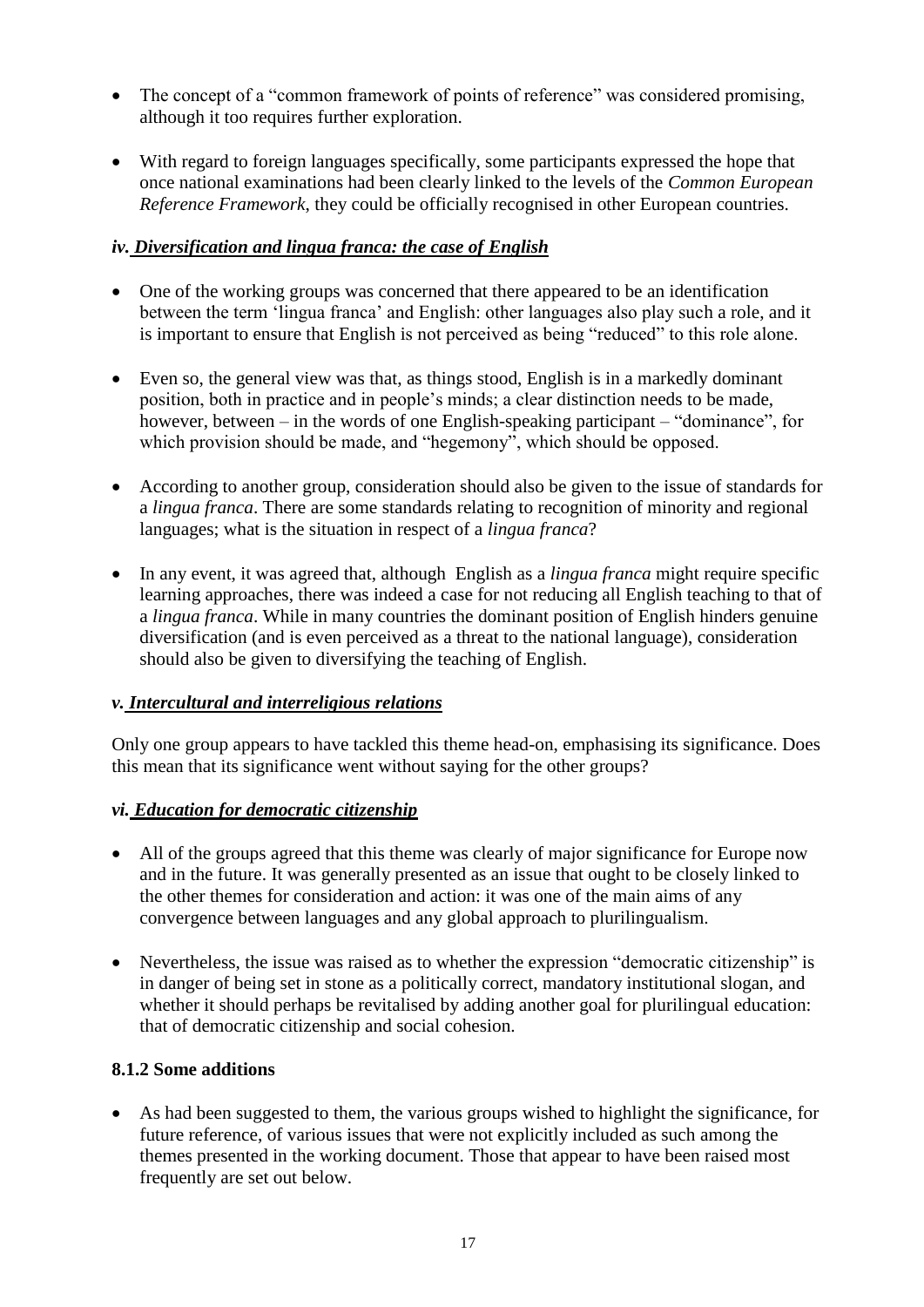- *A great deal would depend on (the redefinition of) teacher training*. There is a need to develop new language teacher profiles and a new vision for global approaches to plurilingual education, given that language teachers are dealing increasingly with multilingual groups. Is there, then, a need for a European Portfolio for language teachers?
- *Literature should not be overlooked*, not in terms of traditional language teaching methodology and content, but rather in relation to cultures and values, and without attempting to identify a language with the authors who had illustrated it. The instruments developed by the Council of Europe make no reference whatsoever to these aspects of plurilingual education.
- *There is a need for more systematic, wider dissemination of examples of "good practices"*  reflecting contemporary approaches to curriculum design, language diversification and educational convergences between different languages. In view of the current situation, and in respect of teacher training, the development of new kinds of teaching materials and textbooks also play a vital role in effecting change.
- The latter was particularly crucial given that, outside circles of advocates and the recommendations of international institutions, there is no shortage of resistance to efforts to promote plurilingualism. For most European parents, the forces of civil society and business leaders, the magic combination is still "national language + command of English". As with any democratic linguistic policy, it was consequently a matter, following on from the "Guide for the Development of Language Education Policies", of *devising activities and instruments that would gradually help to shift these prevailing social representations*.

## <span id="page-17-0"></span>**8.2 Individual group reports**

The full texts of the individual reports from each of the 4 working groups are set out below (hyperlinks) in the languages in which they were given by the Rapporteurs, who are thanked for their contributions

8.2.1 [Working Group 1](http://www.coe.int/T/F/Coopération_culturelle/education/Langues/Politiques_linguistiques/Conférence/Rapport821.pdf?L=F) *Chair*: F. Goullier – *Rapporteur*: C. Truchot

8.2.2 [Working Group 2](http://www.coe.int/T/F/Coopération_culturelle/education/Langues/Politiques_linguistiques/Conférence/Rapport822.pdf?L=F) *Chair :* A. Dobson *– Rapporteur:* C. Söderberg

8.2.3 [Working Group 3](file:///F:/Linguistic%20-%20Transit%20files/Web/Rapport823.pdf%3fL=E) *Chair:* G. Gaillard *– Rapporteur:* H. Ebke

8.2.4 [Working Group 4](file:///F:/Linguistic%20-%20Transit%20files/Web/Rapport824.pdf%3fL=E) *Chair:* P. Brown – *Rapporteur:* P. Caffrey

# <span id="page-17-1"></span>**9. A JAPANESE PERSPECTIVE – PROF. S. HASHIMOTO, HOKKAIDO UNIVERSITY, JAPAN**

It is commonly perceived that the Japanese are poor communicators in foreign languages. They rank low in international English proficiency tests. Generally speaking, Japanese university graduates need an additional two years of intensive study to attain a reasonable ability in English.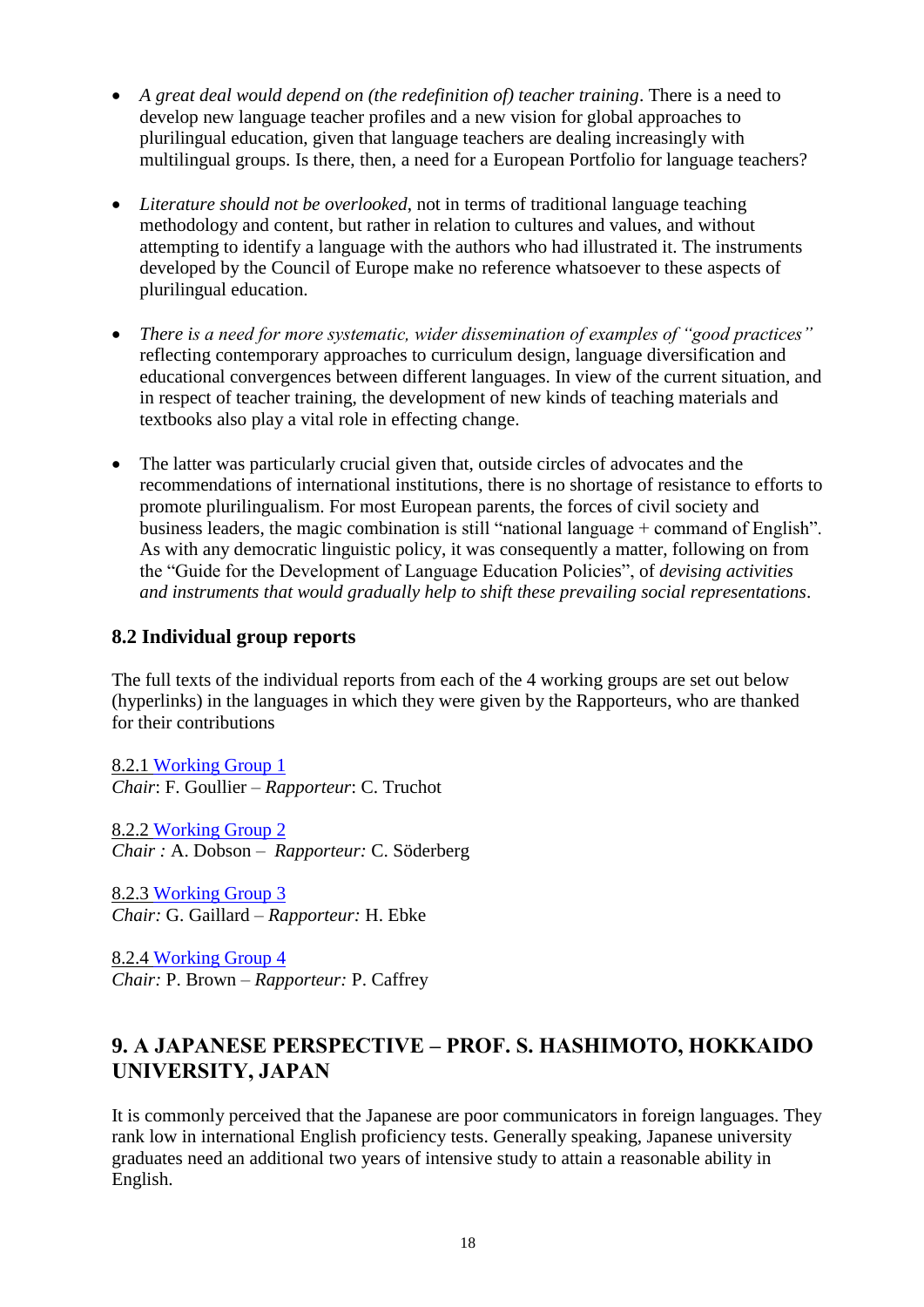[...] In contrast to the English boom, however, the status of other modern European languages in Japan is in decline. One reason for this is the raised interest in other Asian languages, but the biggest reason is the de-emphasis on learning a second foreign language at third level.

For this reason, the language policies of the Council of Europe can provide a new model for the teaching of European languages in Japan. Implementing this model could help lead to a revival of language learning, particularly modern European languages, in Japan.

#### **[Presentation](file:///F:/Linguistic%20-%20Transit%20files/Source/HASHIMOTO_Forum04.doc)**

## <span id="page-18-0"></span>**10. CLOSING**

#### **Closing address** *by G. Battaini-Dragoni, Director General, Directorate General IV - Education, Culture and Heritage, Youth and Sport*

#### Ladies and Gentlemen

I am very pleased to have the opportunity to address you at the close of your Policy Forum. I consider this event to be a valuable contribution, in the specific area of language education, to our current reflection on how the Council of Europe can best guarantee that its objectives and functioning address the challenges that our 800 million citizens face in the new century. We are preparing to examine our priorities and strategic objectives at the highest political level during the 3<sup>rd</sup> Summit of Heads of State and Government of the Council of Europe to be held in Poland next year. At this time we are also using the occasion of the  $50<sup>th</sup>$  anniversary of the European Cultural Convention not only to take stock of our achievements, but to plan our response to the new challenges for cultural co-operation in today's Europe. Education has always played a vital role within the European Cultural Convention in the promotion of the Council's fundamental values and goals. If we are to ensure stable, cohesive and sustainable societies, our programmes in education and culture today need to address two key areas: the management of diversity in our multicultural societies, and social inclusion in our increasingly fragmented societies.

The management of diversity requires that our young people develop openness to and genuine acceptance of cultural, religious, and linguistic differences. Recently the European Ministers of Culture adopted the 'Opatija Declaration', which highlights the importance of managing cultural diversity in order to prevent conflicts and to foster dialogue between different groups and religions. Language learning is clearly an ideal means of introducing awareness of differences and developing intercultural understanding from an early age. Education helps young people in understanding and developing their social identity, and language learning can offer them the opportunity to study and understand better other societies, to develop an acceptance of the different social identities of others, including religious identities.

Here the responsibilities of teachers of different school disciples converge. Of course identity is a sensitive issue in our societies. We need to plan carefully how teachers of the national languages or mother tongue, who are particularly concerned with issues of national identity, can co-operate with teachers of other languages and other disciplines in developing a sense of plural identity as a basis for openness and tolerance.

The development of policies and practices to ensure that social inclusion becomes a reality represents an equally pressing challenge. We must ensure equal opportunities for access to